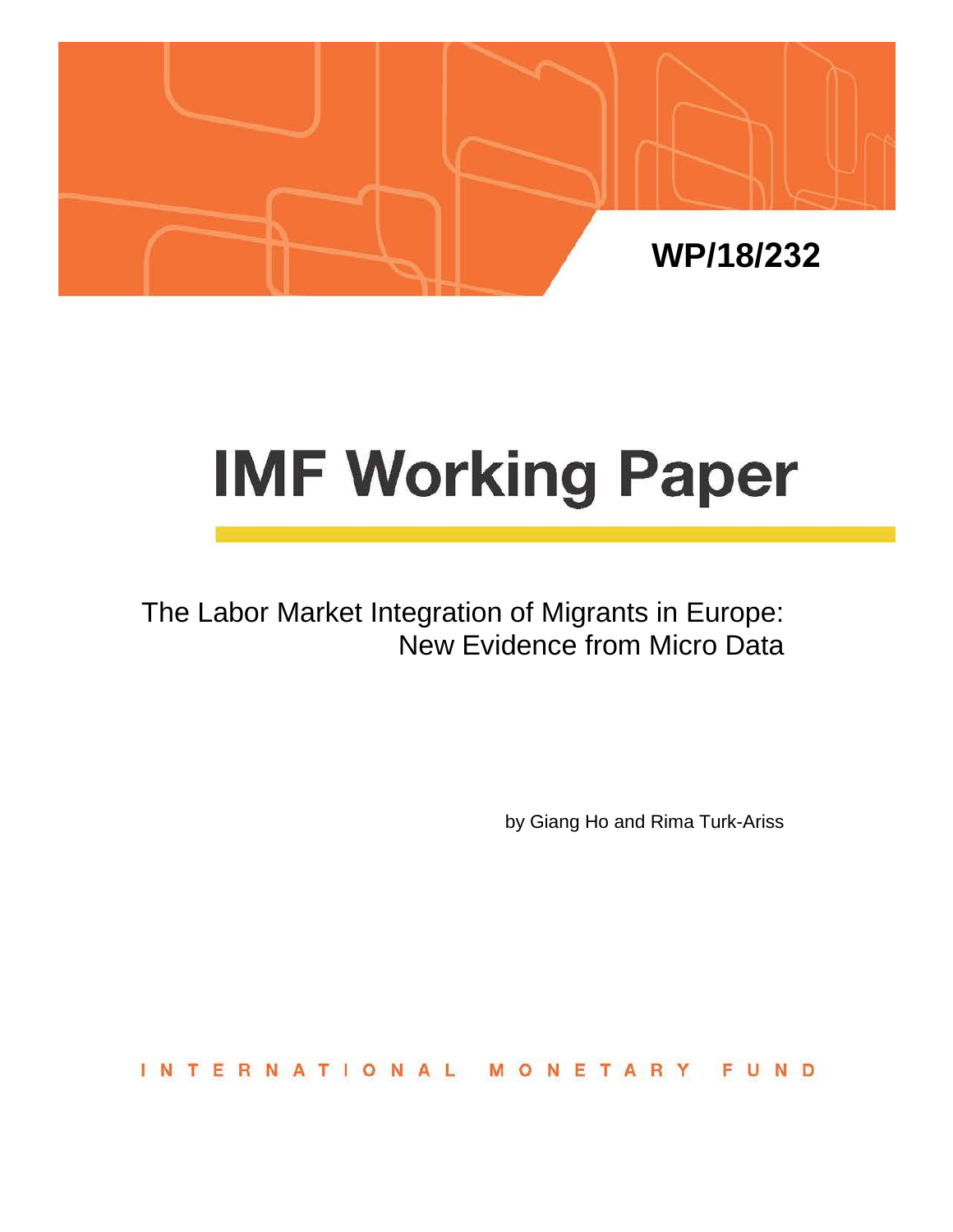© 2018 International Monetary Fund WP/18/232

#### **IMF Working Paper**

#### Research Department and European Department

#### **The Labor Market Integration of Migrants in Europe: New Evidence from Micro Data**

#### **Prepared by Giang Ho and Rima Turk-Ariss[1](#page-1-0)**

Authorized for distribution by Craig Beaumont and Helge Berger

November 2018

*IMF Working Papers* **describe research in progress by the author(s) and are published to elicit comments and to encourage debate.** The views expressed in IMF Working Papers are those of the author(s) and do not necessarily represent the views of the IMF, its Executive Board, or IMF management.

#### **Abstract**

This paper presents novel empirical evidence on the labor market integration of migrants across Europe. It investigates how successfully migrants integrate in 13 European countries by applying a unified framework to analyze a rich micro dataset with over ten million individuals surveyed between 1998 and 2016. Focusing on employment outcomes, we document substantial heterogeneity in the patterns of labor market integration across host countries and by migrant gender and origin. Our results also point to the importance of cohorts and network effects, initial labor market conditions, and the differential impact of education acquired domestically and abroad in determining migrants' subsequent employment prospects. The analysis has implications for the design of effective integration policies.

JEL Classification Numbers: F22, J6, J11, J24

Keywords: International migration; labor market integration; employment; micro data

Author's E-Mail Address: [rturk@imf.org](mailto:rturk@imf.org)

<span id="page-1-0"></span><sup>&</sup>lt;sup>1</sup> We are grateful to Eurostat for providing us with micro data from the Labor Force Survey. The results and conclusions are ours and not those for Eurostat, The European Commission, or any of the national authorities whose data have been used. We thank Arnout Baeyens, Craig Beaumont, Helge Berger, Dilyana Dimova, Florence Jaumotte, Davide Malacrino, Celine Piton, Anna Raggl, Antonio Spilimbergo, and Petia Topalova for helpful comments and suggestions. The paper has also benefited from comments by seminar participants at the Swedish Ministry of Finance, the IMF's European Department, the 2017 World Bank-IMF Annual Meetings' Analytical Corner, and the Offices of Executive Directors for Austria, Belgium, and the United Kingdom at the IMF. All remaining errors are our own.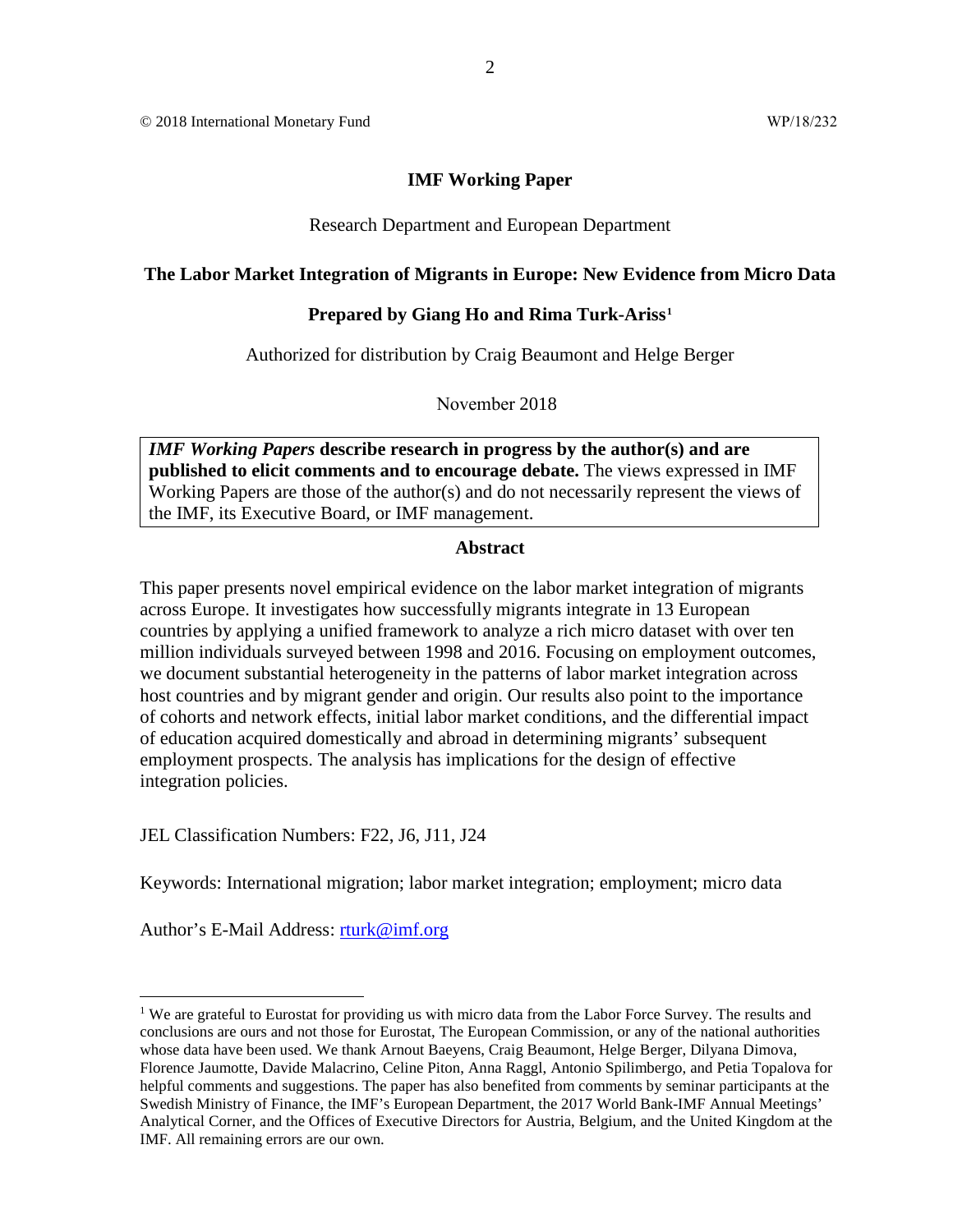| II. ANALYSIS OF INTEGRATION SPEED: EMPIRICAL FRAMEWORK 5 |    |
|----------------------------------------------------------|----|
|                                                          |    |
|                                                          |    |
| V. THE ROLE OF FOREIGN AND DOMESTIC EDUCATION 13         |    |
|                                                          | 15 |
|                                                          |    |

# **FIGURES**

| 1. Simulated Employment Probabilities of a 30-Year Old Migrant with Average Education, |    |
|----------------------------------------------------------------------------------------|----|
| by Gender and Origin                                                                   | 18 |
| 2. Estimates of Conditional Employment Gaps and Integration Speed for All Migrants, By |    |
| Country                                                                                | 19 |
| 3. Estimates of Conditional Employment Gaps and Integration Speed for MENA Migrants,   |    |
| By Country                                                                             | 20 |
| 4. Effects of Initial Labor Market Conditions                                          | 20 |
| 5. Effects of Initial Labor Market Conditions, by Migrant Origin                       | 22 |
| 6. Effects of Domestic Education for Natives vs. Migrants                              | 23 |
| <b>TABLES</b>                                                                          |    |
| 1. Distribution by Country of Birth, EU LFS 2016 Sample                                | 24 |
| 2. Distribution by Demographics and Education, EU LFS 2016 Sample                      | 24 |
| 3. Distribution by Labor Market Outcome, EU LFS 2016 Sample                            | 25 |
| 4. Summary Statistics of Variables Entering Regression Analysis _                      | 25 |
| 5. Baseline Results from Probit Regression                                             | 26 |
| 6 The Effects of Networks of Micronte                                                  | 27 |

| 6. The Effects of Networks of Migrants          |  |
|-------------------------------------------------|--|
| 7. The Impact of Foreign and Domestic Education |  |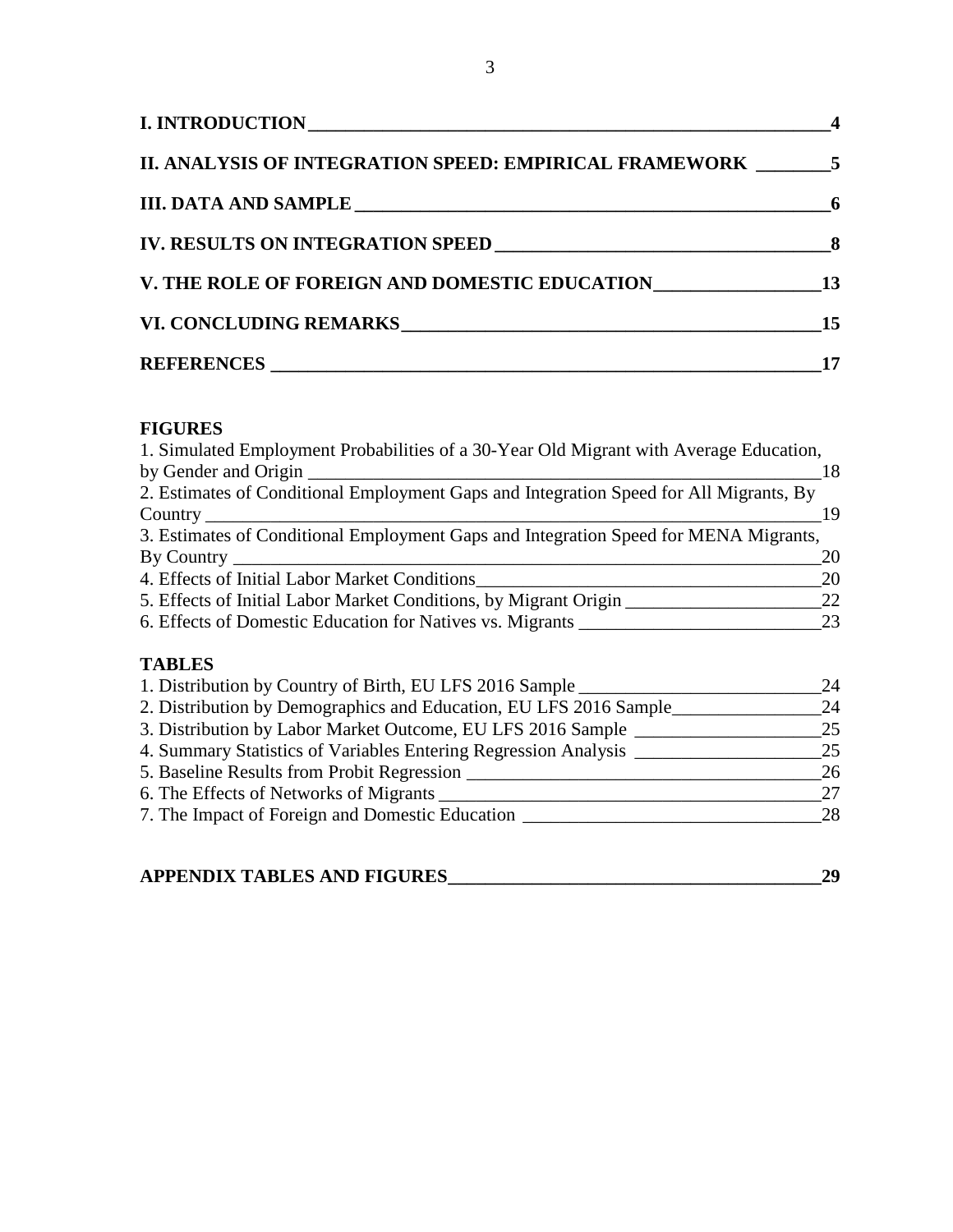#### *To Yen, Mika, Maika, and Annika*

#### **I. INTRODUCTION**

The refugee crisis that recently gripped Europe has brought migration to the forefront of the policy debate. In 2015, a record 1.3 million people sought asylum in European Union (EU) states—the largest annual flow into the continent in 30 years. Although the influx of asylum seekers has subsided since then, integrating the large stock of refugees and other migrants into the host country's labor market and society remains a public policy challenge, with its slow progress likely fueling the political divide in the EU around the issue of migration. At the same time, adverse demographic trends (rapidly ageing population, low fertility rates) in many European countries call for measures to stem the projected decline in the labor force, including by better tapping the potential of the migrant population.[2](#page-3-0) Helping newly arrived migrants to more quickly become productive members of the host country's workforce will also yield economic benefits down the road in terms of higher growth and productivity and lower budgetary costs (Aiyar and others 2016; Jaumotte, Koloskova, and Saxena 2016). Therefore, crafting an effective integration policy is especially important, requiring a greater understanding of key facts about the current integration process.

This paper seeks to use empirical evidence to inform the policy debate on migrant integration.[3](#page-3-1) In particular, we study how successfully migrants integrate into the host labor market, how the speed of integration varies across Europe, and what factors affect it, with a special focus on the roles of initial labor market conditions and education. We answer these questions by analyzing a rich micro-level dataset—the European Union Labor Force Survey (EU LFS)—within a unified and well-established empirical framework. In doing so, our work provides the first comprehensive evidence on the labor market integration of migrants in European countries.

We find that migrants experience sizable employment gaps relative to natives upon arrival in the host country even after controlling for key individual characteristics, indicating an initial lack of country-specific knowledge. As country-specific skills accumulate with time in residence, the probability of being employed gradually converges to that of otherwise comparable natives, but in most cases full convergence is not observed even after over 20 years. The speed of employment integration varies substantially across migrants of different gender and country of origin, as well as across host countries. Moreover, poor macroeconomic or labor market conditions upon arrival tend to slow down integration, especially for female migrants. Finally, our analysis of the role of education indicates that

<span id="page-3-0"></span> $2$  For the importance of achieving a successful integration of migrants in Europe against the background of the demographic challenges, see Cuaresma, Huber, Oberdabernig, and Raggl (2015) and Cuaresma, Huber, and Raggl (2015).

<span id="page-3-1"></span><sup>&</sup>lt;sup>3</sup> While we do not attempt to identify refugees in our dataset (Cortes, 2004), we provide a special focus on Middle East and North Africa, which is the region from which most asylum seekers originated during the recent refugee crisis in Europe.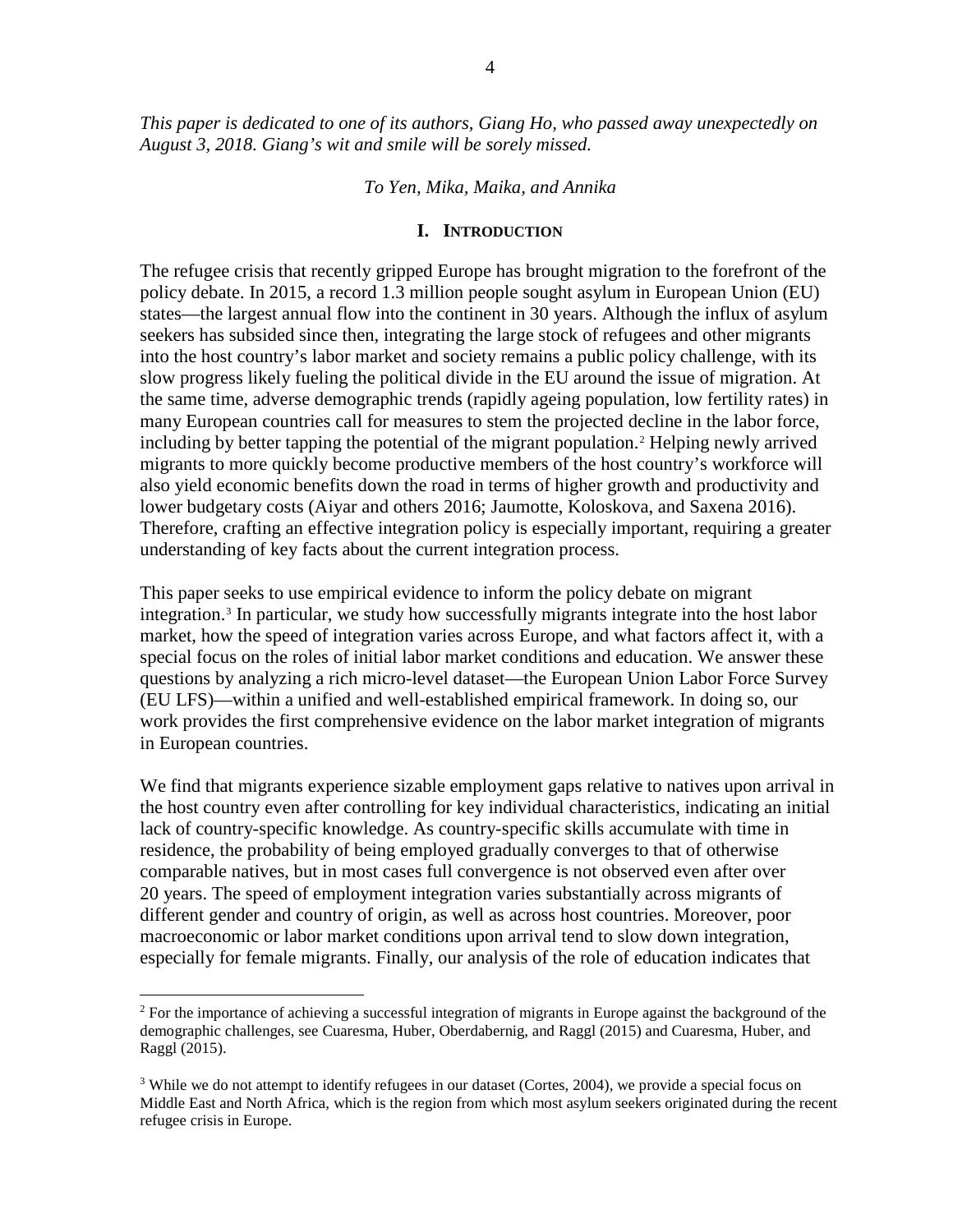foreign credentials earn lower "returns" (in terms of employment likelihood) than domestic schooling, and that the latter pays off less for migrants than for comparable natives, suggesting the presence of non-skill barriers to employment. We discuss the potential policy implications of these findings in the conclusion.

Our work contributes to a large strand of literature studying migrants' labor market integration. Many studies look at the U.S. labor market (e.g., Chiswick 1978; Borjas 1985, 1995, 2015), while evidence on Europe is more fragmented and often focused on a single country (e.g., see Okoampah 2016 for Germany; Clark and Lindley 2006, Dustmann and others 2003 for the UK; Zorlu and Hartog 2012 for the Netherlands; Bratsberg, Raaum and Roed 2017 for Norway). By contrast, our micro dataset derived from EU LFS covers over ten million individuals surveyed between 1998 and 2016 in 13 European countries with significant migrant populations. Our research approach estimates a measure of the pace of labor market integration of migrants, allowing for a meaningful cross-country comparison, as well as shedding light on the factors affecting integration. A caveat, however, is that our dataset does not enable us to track individuals over time, which means that our integration estimate is strictly an approximation using repeated cross-sections of data—we discuss the potential bias introduced by changing cohort quality. Another caveat is that, as information on wages/incomes is not available in our dataset, our concept of labor market integration is restricted to the migrants' employment outcome (i.e. being employed or not).

On the role of education in facilitating migrants' labor market integration, the analysis in our paper is related to previous work by Friedberg (2000). Unlike the majority of studies in this literature, Friedberg (2000) distinguishes between human capital accumulated abroad and that acquired in the host country, finding significant differences in their returns. We follow a similar approach, imputing the level of foreign and domestic education based on the information available in our dataset on the timing of migration. This approach allows us to explore not just the hypothesis that foreign and domestic schooling may not be very close substitutes, but also that the same type of schooling may yield different employment outcomes across natives and migrants.

The rest of the paper is organized as follows. We present the empirical framework to investigate migrant integration speed in Section II and describe the data and estimation sample in Section III. Section IV discusses the results on integration speed, and Section V investigates the role of education. Section VI concludes.

# **II. ANALYSIS OF INTEGRATION SPEED: EMPIRICAL FRAMEWORK**

We adapt the empirical approach used by the established literature on the earning assimilation of migrants (Chiswick 1978; Borjas 1985, 1995, and 2015; Friedberg 2000) to study employment integration in Europe. Specifically, the standard earnings equation—with log wages as the dependent variable—is modified to explain the probability of being employed using a probit model. In particular, a migrant *i* gets employment  $(Emp_{i}=1)$  when the latent variable  $y_i>0$ :

> $Emp_i = \begin{cases} 0 \text{ when } y_i \leq 0 \\ 1 \text{ when } y_i > 0 \end{cases}$ 1 when  $y_i > 0$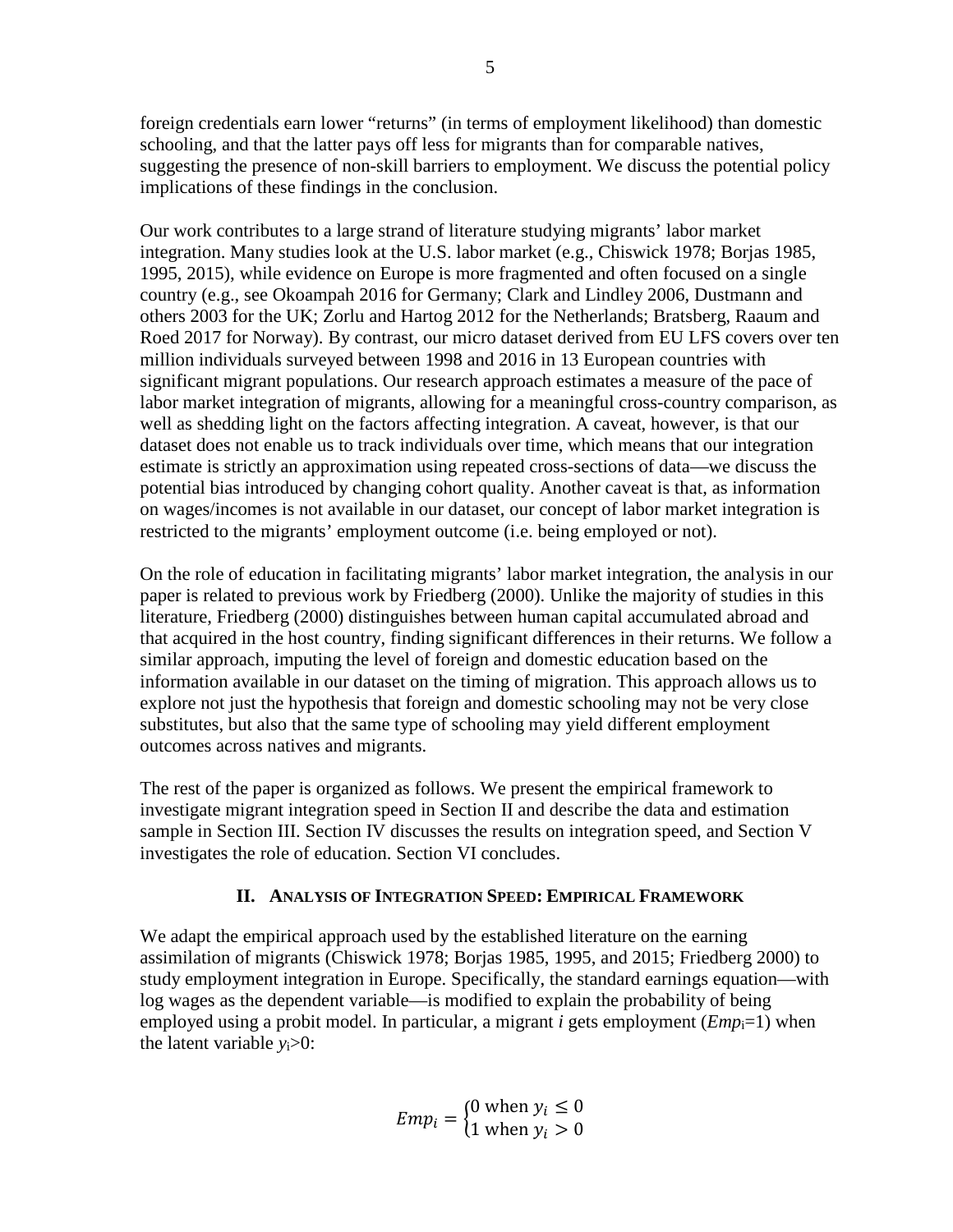where the latent variable  $y_i = x'\beta + \varepsilon$ ,  $\varepsilon \sim N(0,1)$ , implying that the probability of employment  $Pr(Emp_i = 1) = Pr(y_i > 0) = \Phi(x'\beta)$ , which is a probability that we estimate through maximum likelihood.

 $y_i$  is assumed to be a linear function as follows:

$$
y_i = \beta_0 + \beta_1 M + \beta_2 Y s m + \beta_3 Y s m^2 + \beta_4 E du + \beta_5 X + \varepsilon
$$
 (1)

where  $M \in \{0,1\}$  is an indicator for being a migrant, Ysm is the number of years since migration (equal to zero for natives),  $Edu$  is the number of education years, and  $X$  is a vector of control variables which include other key worker characteristics (age, age squared, and marital status) as well as a full set of fixed effects (country  $\times$  survey year and region). We explore differences in labor market integration profiles across migrants' country of origin and gender by running separate regressions on the respective sub-samples.

As the number of years since migration is included in this regression, the coefficient on migrant status  $(M)$  measures the initial employment gap between a newly arrived migrant and a native with comparable demographic characteristics and skill level—possibly due to the migrant's lack of country-specific skills (e.g., language) and information. As the migrant spends time in the host country and gradually acquires this country-specific knowledge, their labor market performance improves relative to that of the native counterparts. Thus, in the absence of systematic changes in the unobserved employment potential  $(\varepsilon)$  of successive migrant arrival cohorts (see further discussion below), the coefficient on  $Y$ *sm* captures the rate at which the migrant-native employment gap narrows over time—or the speed of labor market integration in our definition. The squared term  $(Y \, \text{S} \, m^2)$  is included to allow for possible nonlinearities in the convergence path.

We include country-year fixed effects, which absorb any time-varying factors at the host country level that may determine employment outcomes, such as macroeconomic and labor market conditions at the time of survey and changing labor market institutions and reforms. The region fixed effects capture unobserved characteristics of the region at the sub-national level where the household lives—e.g., economic and demographic structure, level of development, and local labor market policy. In addition, errors are clustered at the subnational regional level to allow for the possibility that they are correlated within such a region.

The equation is estimated using individual-level information collected from labor force surveys across the European Union. We describe the EU LFS micro dataset and our estimation sample in the next section.

## **III. DATA AND SAMPLE**

## **The EU LFS micro data**

The EU LFS is an extensive household sample survey, covering 28 EU member states plus Iceland, Norway and Switzerland from 1983 onwards. It provides quarterly results on labor participation of people aged 15 and over as well as on persons outside the labor force. The surveys are conducted by national statistical institutes and centrally processed by Eurostat, so the data are harmonized in terms of various concepts, definitions and classifications.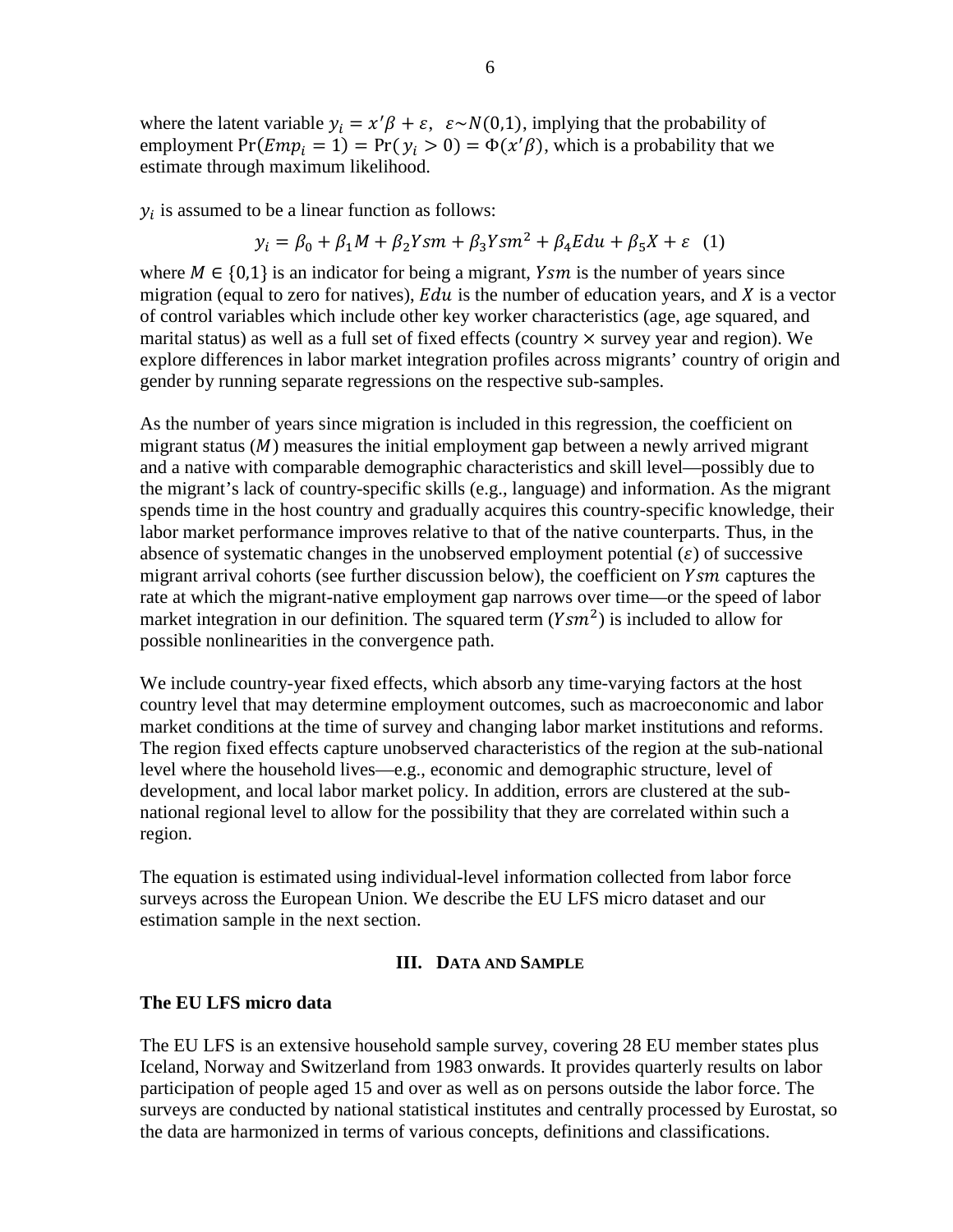A large number of individuals are sampled, for example, in 2016 the quarterly LFS sample size across the EU was about 1.5 million individuals. The dataset contains rich information both at the individual and household levels including, among others, demographics, labor market status, employment characteristics, and education. For migrants—defined as foreign born in our analysis, information is also available on the country of birth/nationality (aggregated to about 15 country groups) and on the length of residence in the host country.

This rich dataset naturally lends itself to a comprehensive empirical investigation of labor market integration of migrants, but it has important limitations. First, the data made available to outside researchers by Eurostat essentially come as repeated cross-sections as household identifications are randomized, not allowing to track survey respondents across time. Consequently, inference about the labor market integration of migrants—how their employment probability changes over time—relies on the assumption that different cohorts of migrants have similar employment potential. Second, the dataset does not contain information that would have been useful for our analysis, such as workers' wages/incomes, the type of migrants (e.g., whether the migrant is an asylum seeker or an economic migrant), or the migrant's language skill. One implication is that our results do not necessarily extend to the situation of refugees, whose experience in the host country for various reasons can be very different from that of the average migrant.

#### **Our sample**

For our analysis, we pool data from the past 19 survey wages in 1998-2016 or close to two decades. We focus on 13 European countries with relatively large migrant populations: Austria, Belgium, Denmark, Finland, France, Ireland, Italy, the Netherlands, Norway, Portugal, Spain, Sweden, and the United Kingdom.<sup>[4](#page-6-0)</sup> We include only those individuals who are between 25 and 64 years of age to avoid having full-time students in the sample. Our final sample includes over ten million individuals living in a total of 130 regions (defined by the NUTS 2 statistical classification) and representing a wide variety of country origins, demographics, skill levels, and labor market performances (see below).

Table 1 reports, for the most recent survey in 2016, the distribution of individuals by country of birth. Out of a total of close to 590,000 persons surveyed that year, the share of migrants (foreign-born) averages 15 percent, ranging from seven percent in Finland to 21 percent in Belgium. On average, half of the migrants come from Europe, North America, Australia, and Oceania (EUR-NA)<sup>[5](#page-6-1)</sup> and a quarter are from the Middle East and North Africa (MENA), with the remaining migrants originating either from Asia (14 percent) or Latin America (LAT-AM). Countries with large shares of migrants from the MENA region—the region of origin of the majority of the recent record asylum seekers in Europe—include Belgium, France, Portugal, and Sweden. Tables 2 and 3 show further breakdowns of the 2016 survey sample by demographic characteristics (age, gender, educational level) and labor market outcomes (employed, unemployed, or inactive). This survey is almost evenly split across female and

<span id="page-6-0"></span> <sup>4</sup> Data for Germany are in EU LFS but were not made available for this research. Data for Ireland and Italy is available as of 2010.

<span id="page-6-1"></span><sup>5</sup> EUR-NA also includes Australia and New Zealand.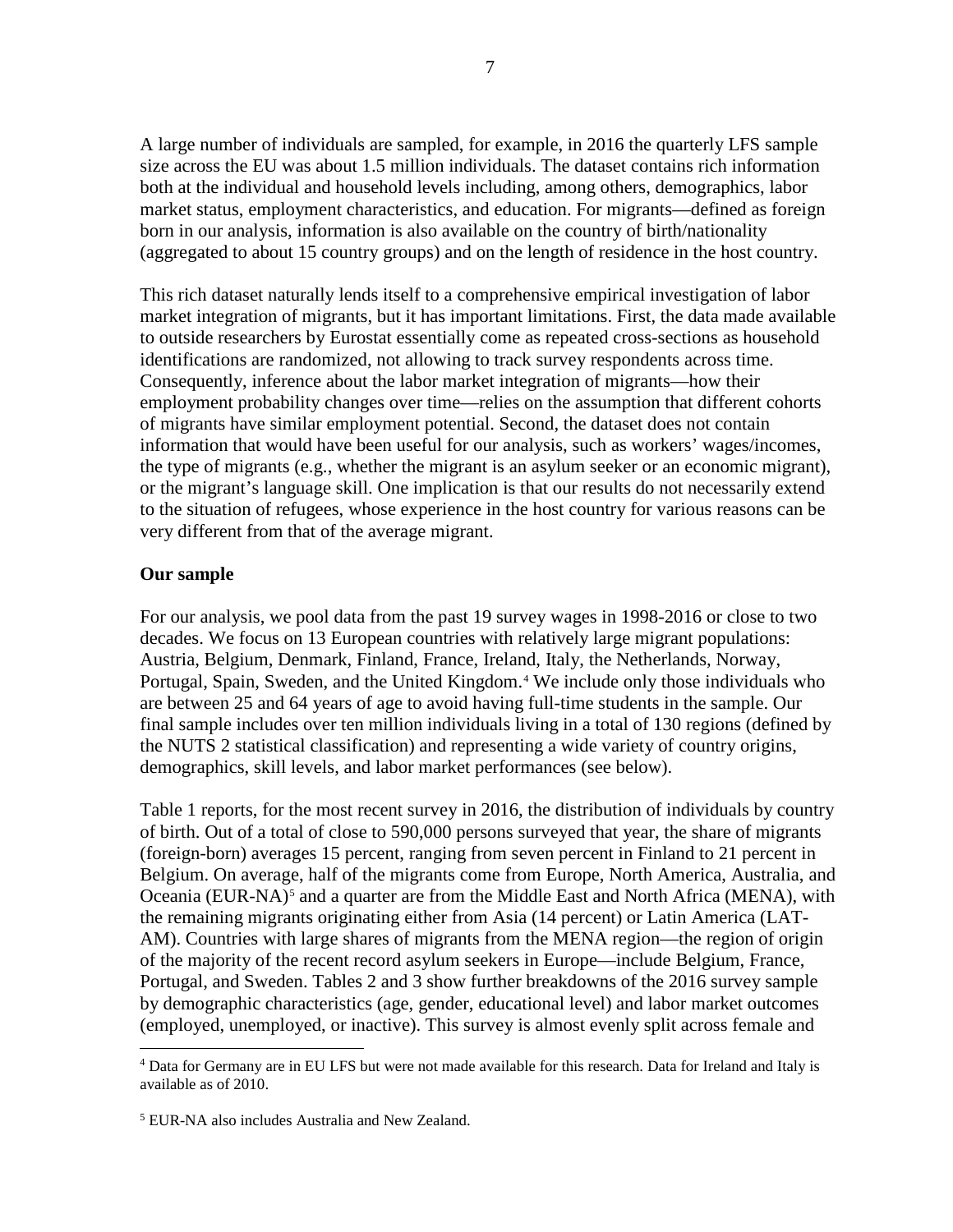male individuals, with more than half aged above 45 years and with various educational levels. Also, the average employment rate of the foreign-born is below that of natives.

More broadly, Table 4 presents summary statistics of the variables entering our regression analysis for all survey years 1998–2016. Out of about 10.04 million survey respondents between 1998 and 2016, 72 percent are employed (the rest are either unemployed or inactive). The average individual in our sample has slightly less than 12 years of education, is almost 45 years old, and has a 62 percent probability of being married. Migrants account for 11 percent of total individuals, and they have an average length of stay in host countries of about 16 years.

#### **IV. RESULTS ON INTEGRATION SPEED**

#### **Baseline results**

This section discusses the estimation results on the integration speed of migrants following equation (1). Table 5 reports the estimated coefficients from the baseline probit regressions using the full sample of natives and migrants—distinguished by gender. Two coefficients are of special interest. First, the coefficient on migrant status is negative and statistically significant, and its magnitude is higher for females compared with male migrants. This result indicates that, when migrants first arrive in the host country, they have a lower employment probability relative to native individuals with comparable demographics and skills, and this gap is larger for women than for men. The lower employment probability of migrant women could be due to cultural differences as well as low labor market participation rate in their country of origin (Blau, Kahn, and Papps, 2011).<sup>[6](#page-7-0)</sup> Second, the coefficient on years since migration is positive and significant, suggesting that the employment probability of migrants improves with each year of residence in the country (with this improvement moderating over time, as indicated by the negative coefficient on the squared term).<sup>[7](#page-7-1)</sup> Thus, the initial native-migrant employment gaps tend to narrow over time.

Other estimated coefficients are of expected signs. For both female and male individuals, the probability of being employed increases with years of education, suggesting that job prospects are better for more highly educated individuals. Older individuals are also more likely to have a job, though with some nonlinear effect. However, marital status has a

<span id="page-7-0"></span> $6$  Recent work by Liebig and Tronstad (2018) suggests a role for effective labor and education policies to mitigate this. We thank Celine Piton and Arnout Baeyens for this comment.

<span id="page-7-1"></span><sup>7</sup> Assigning a value of 0 to the variable *Ysm* (year since migration in equation 1) to natives implies that natives are used as a "control group" for those migrants who just migrated. This could introduce some bias in the estimated coefficients that translates in an overstatement of the initial estimated difference in terms of labor market outcomes between natives and migrants. The option to assign a very large value to *Ysm* for natives leads to perfect correlation of *Ysm* with migrants *M*. Another option that allows for variability in natives' *Ysm* could arguably be to use their age as it measures the time they spent in the host country, but this variable would also not be suitable as a control.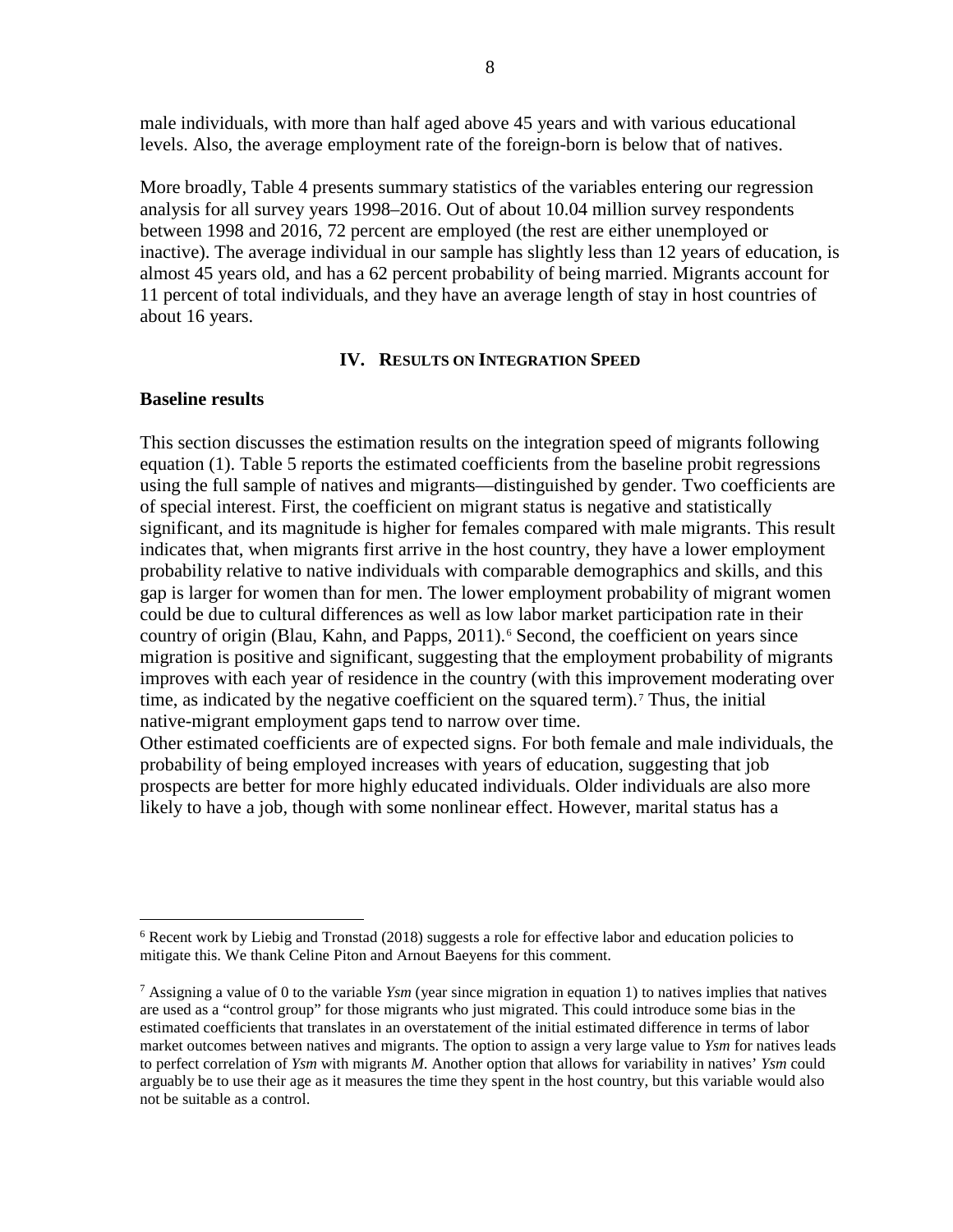differential effect on the job prospects of female and male individuals. Notably, being married lowers the employment probability of women, while increasing it for men.<sup>[8](#page-8-0)</sup>

These probit coefficients in Table 5 are useful for assessing the sign and statistical significance of the regressors; however, economic significance can only be evaluated by looking at the marginal effects of the regressors on the probability of employment. We estimate marginal effects and simulate the employment profile of a 30-year old migrant with average education upon arrival to a host country. Figure 1 depicts how the employment probability of such a migrant evolves relative to a comparable native worker as more time is spent in the country. We allow the integration profile to differ across male and female migrants as well as by their origin, using the marginal effects estimated after running probit regressions on separate sub-samples (each sub-sample consists of all natives and the respective group of migrants being represented). These simulations reveal significant heterogeneity in the integration profile among migrants of different origins, both in terms of the initial conditional employment gaps relative to natives and the subsequent catch-up speed. For example, among the regions, migrants from MENA experience the largest employment gaps upon arrival, especially for females—a 30-year old female MENA migrant with average education has on average only a 20 percent predicted employment probability, compared with over 70 percent for a comparable female native. Although such a gap narrows over time, it remains substantial—at more than 20 percentage points—even after the migrant has been in the country for 20 years. Integration prospects seem brighter for migrants from the other three regions (although full convergence is not achieved even after 20 years of residence), with those from Asia experiencing particularly fast catch-up with the natives.

Considering that our long sample period of close to 2 decades may not be representative of a more recent period, we repeat the analysis on a shorter sample, pooling data from the seven most recent survey waves in 2010–16 only. Starting from 2010 helps avoid the acute crisis period when many foreign workers lost their job (although having country-year fixed effects in the regression would have attenuated such a bias). In addition, focusing on the most recent period helps ensure more balanced data coverage, as samples tend to be smaller for earlier years or simply not available (as is the case for Ireland and Italy). The results (available upon request) are qualitatively unchanged over this shorter period. Controlling for demographics and skills over this more recent period, migrants are less likely to have a job when they arrive to a recipient country and this gap is larger for women than for men, though all employment gaps tend to narrow over time.

To explore host country heterogeneity, we next run the same probit regressions over 1998- 2016 on individual country samples instead of pooling all 13 countries, with the country-year fixed effects replaced by year fixed effects. Figure 2 presents, by country, the estimated conditional native-migrant employment gaps upon arrival (panel A) and the average migrant integration speed (panel B). The gaps are measured in percent of a comparable native's employment probability, and the integration speed is measured as the marginal effect of years since migration on the migrants' employment probability. The figure shows that countries

<span id="page-8-0"></span><sup>&</sup>lt;sup>8</sup> We expect this result to be affected by the presence of children in the household, which could be particularly relevant for women. While the number of children is in principle included in the LFS, it is not available for most countries in our sample across years.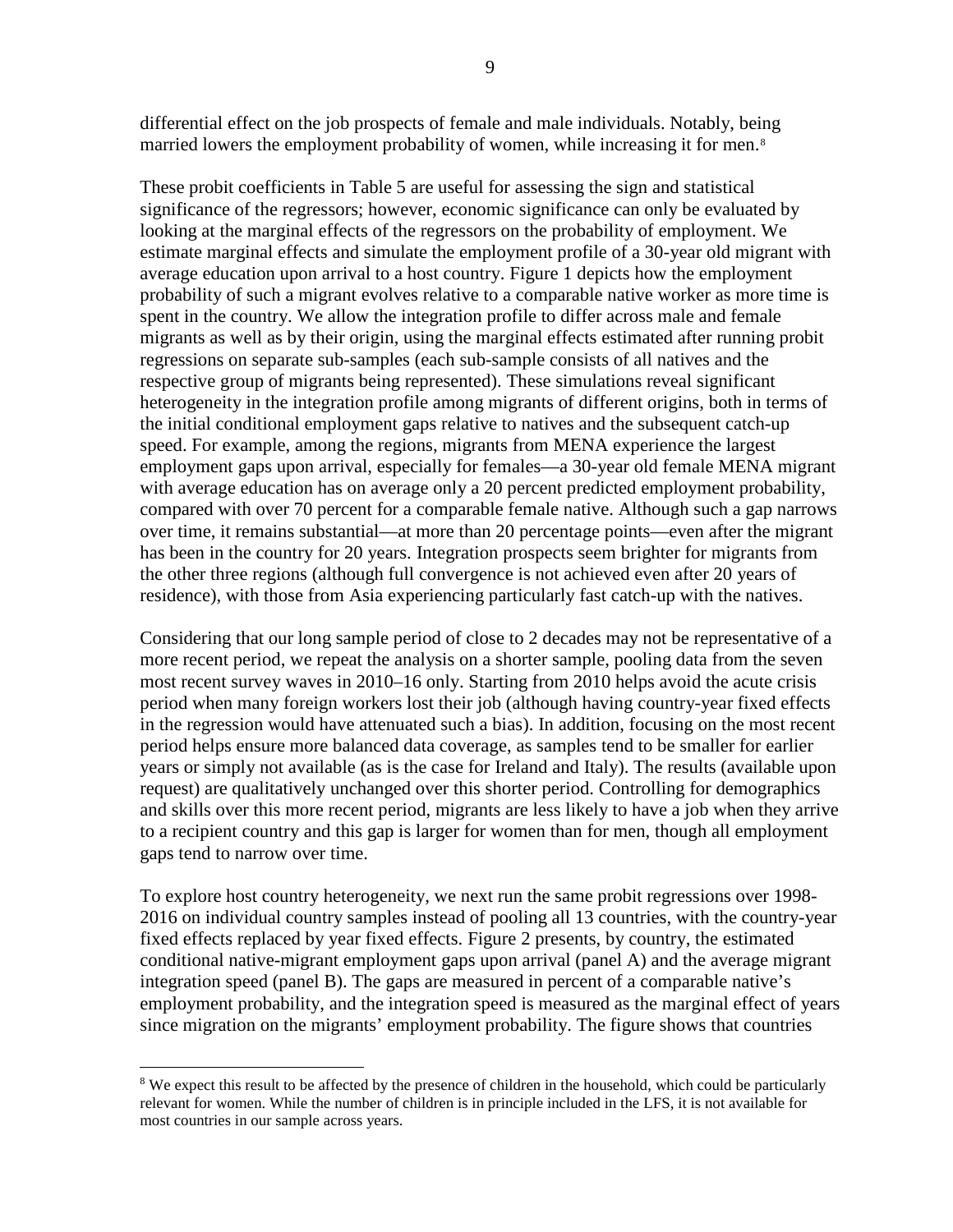such as Sweden and France have particularly large conditional gaps for both female (around 50 percent) and male migrants (close to 30 percent), but also relatively fast integration speed. For example, a male (female) migrant in Sweden can be expected to improve his (her) probability of employment by roughly one (two) percentage points with each year of residence—this translates into a substantial improvement of 20 (40) percentage points over 20 years.

The cross-country differences are partly explained by the composition of migrant population, e.g., Sweden and France tend to receive a large share of migrants from MENA region. To avoid the composition effect, Figure 3 presents the same information as Figure 2, focusing on MENA migrants. This changes the ranking of countries slightly, with Ireland and Austria (in addition to Sweden) also standing out as those with relatively large employment gaps but fast catch-up speed.

Based on the individual country regressions, we conduct simulations of employment paths for each country separately, similar to those presented in Figure 1 for the pooled sample. These are presented in Appendix Figure A.1.

# **Cohort effects**

Borjas (1985, 1995, 2015) observed that estimates of integration speed in cross-sectional regressions may be biased if there are quality differentials among migrant cohorts. Specifically, if earlier migrant cohorts have higher employment potential than more recent cohorts, the coefficient on the years since migration variable will be biased upward, leading us to overstate the true catch-up speed. The opposite is true if the quality of the cohorts is improving over time.

We test for cohort effects by including in the baseline specification variables indicating the decades when the migrants arrived in the country.<sup>[9](#page-9-0)</sup> That is, instead of the dummy for migrant status  $M$ , the regression includes dummies for migrants arriving in the 1940s, 1950s, ..., 2000s, and 2010s, for a total of eight dummies (natives are still the excluded group). Thus, the native-migrant employment gap—adjusted for age, education and other characteristics is allowed to vary across different arrival cohorts, whereas it was the same for all migrants in the baseline specification. Table A.1 in the appendix presents the cohort results alongside the baseline.

As expected, the only coefficient that changes significantly when allowing for cohort effects is the coefficient on years since migration, which captures the integration speed. For both men and women, this coefficient becomes larger when the cohort dummies are included, suggesting that we are *understating* somewhat the employment catch-up speed under the baseline specification. The effect of changing cohort quality on the estimated integration speed is more pronounced for women than for men. Another interpretation of the increase in the size of the coefficient on *Ysm* when controlling for cohorts following Borjas (2015)

<span id="page-9-0"></span><sup>&</sup>lt;sup>9</sup> While in principle cohort quality can change within a decade, we group cohorts in such a way to have a manageable number of dummy variables.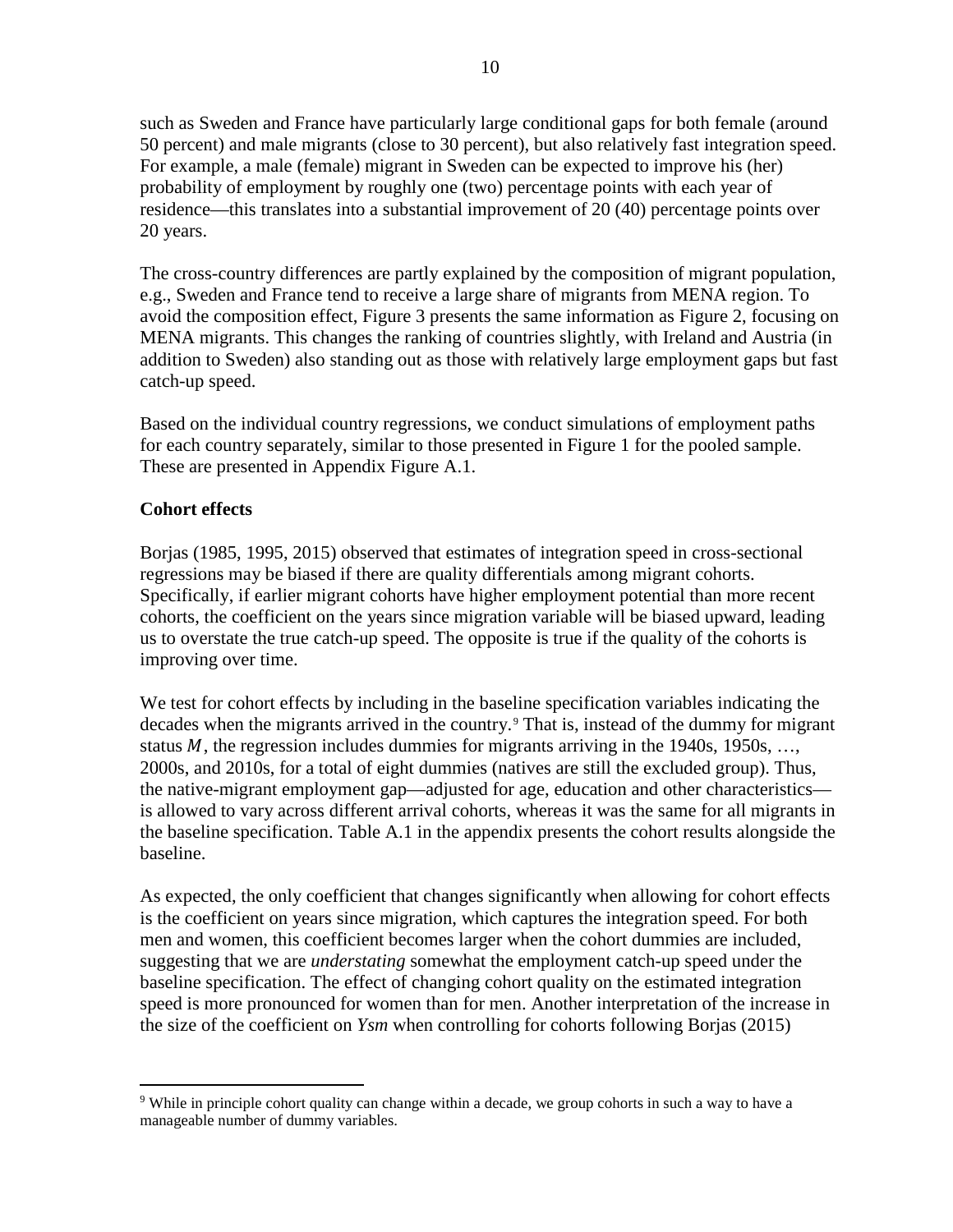suggest that the "quality" of migrants may have improved over time or that more recent immigrants are likely to assimilate faster than earlier migrants.

## **Network effects**

The labor economics literature points at the importance of network effects in the job search process, documenting that it is quite common for employees to obtain jobs through family members or friends (Dustmann et al. 2016). For migrants, informal social networks are likely to be equally important in determining their labor market outcomes. People who migrate in a country with an extensive community of people coming from their same country of origin may find it easier to find jobs. For instance, all else equal, Algerian migrants may find it easier to integrate in France where there is a large Algerian community, than they would in, say, Norway.<sup>[10](#page-10-0)</sup>

To address this issue, we retrieve from the Eurostat website data on the region of birth of migrants in the recipient countries that are in our sample.<sup>[11](#page-10-1)</sup> We choose the aggregation by region rather than country of birth to be able to match these data with our micro dataset, as the country of birth of migrants in the LFS is provided in country groups. Since the Eurostat data are available for the more recent period only, we restrict our analysis in this section to the sample over 2010–16. For better coverage of all of our 13 countries, we also retrieve similar data from the UN International Migrant Stock database.<sup>[12](#page-10-2)</sup> The UN dataset the benefit of a more complete dataset on the region of birth of the stocks of migrants, though information is available for 2010, 2015, and 2017 thereby requiring interpolation for missing years. We then account for the intensity of linkages between the migrant's geographic area of origin and the recipient country by controlling in equation 1 for the presence of a community that originates from the same region as the migrant in two ways. We include two variables "Stock of Migrants" and "Share of Migrants" for the stock of migrants and their share in total migrants, respectively, coming from the same geographic region as the surveyed migrant respondent.

The results using Eurostat data (reported in Table 6) indicate that a higher stock of migrants who are born in the same region as the immigrant survey respondent raises the probability of having a job in the recipient country, though the findings are insignificant when considering the share of migrants as another proxy for network effects. However, more consistent results emerge when considering the dataset with better coverage from the UN. In Table 6, both estimated coefficients on the stock and share of existing community of migrants of same origin are positive and significant for male migrants, while they are insignificant for female migrants, with the results on all other coefficients maintained. This finding suggests that the existence of a larger community of same origin as male migrants increases their probability of employment, but it does not raise the likelihood that a female migrant becomes employed. We investigate further by running separate regressions for migrants from different regions

<span id="page-10-0"></span><sup>&</sup>lt;sup>10</sup> We thank Davide Malacrino and Anna Raggl for suggesting examining network effects.

<span id="page-10-1"></span> $11$  For France, Ireland, Portugal, and the UK, these data are either not available or missing for the majority of years considered.

<span id="page-10-2"></span><sup>12</sup> <http://www.un.org/en/development/desa/population/migration/data/estimates2/estimates17.shtml>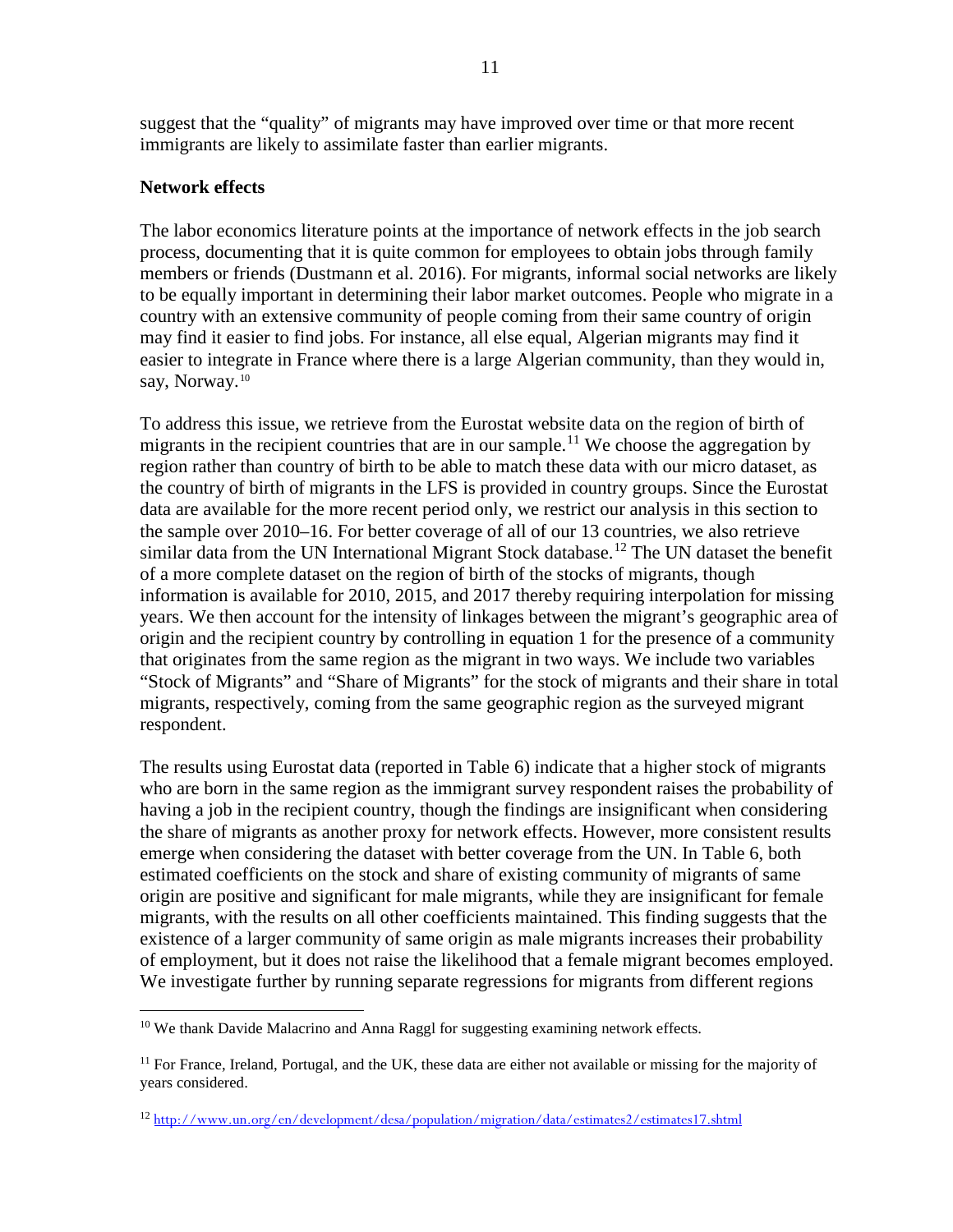(EUR-NA, MENA, ASIA, and LAT-AM) and considering the "Stock of Migrants" as proxy for the network effects. We find positive and significant coefficients across most specifications suggesting the presence of network effects, except for the sub-samples of female migrants from MENA and ASIA and for male migrants from LAT-AM where the coefficients are insignificant though positive.

# **Quality of employment**

Whereas the baseline specification considers all types of employment, migrants are more likely to take on part-time or temporary jobs—often with lower pay and benefits—given their labor market disadvantages. Thus, ignoring the "quality" of jobs may lead one to paint a rosier picture than reality about migrant integration. We re-estimate the baseline specification using the probability of having a full-time and permanent job over our full sample 1998– 2016. Results—reported in Table A.2 in the appendix—show that labor market integration is indeed slower when controlling for job quality, as indicated by the smaller coefficient on years since migration relative to the baseline, notably for the female group.

# **Initial labor market conditions**

Do cyclical conditions prevailing in the host country around the arrival time of the migrant matter? How do labor market or macroeconomic conditions in the host country upon arrival shape the integration outcome? One would expect that a tight labor market helps facilitate migrants' early entry into the workforce, which positively affects the subsequent employment path as they gain greater on-the-job learning and build professional networks early on. On the contrary, lackluster labor demand at the time of arrival could lead to delay in getting the first job, with the consequence that re-entry becomes increasingly difficult as the migrants' human capital depreciates with time spent away from work. These considerations can be especially relevant for female migrants, whose labor supply tends to be more elastic than that of male migrants, and which is also a function of the opportunity costs of staying at home and taking care of children.

We investigate this question in our empirical framework by adding to equation (1) an interaction term between years since migration and a variable capturing labor market conditions upon arrival. Specifically, we use the estimated economy-wide unemployment gap for the host country in the year immediately after the migrants arrive—where the natural unemployment rate is proxied using the Hodrick-Prescott (HP) filter measure. The one-year lag helps mitigate the potential selection bias caused by a demand-pull story, whereby favorable economic conditions in the host country may increase the propensity of labor migrants to come and seek work in that country. Given the uncertainty in estimating the natural rate of unemployment, we use another measure of the unemployment gap from the OECD Economic Outlook database as a robustness check, as well as estimates of the output gap and the labor force participation gap from the same database. These measures are provided for the period 1985–2017, whereas the HP unemployment gap measure is available for the period 1995–2017. The output gap captures wider macroeconomic conditions but should generally be correlated with conditions in the labor market.

Using our full sample over 1998–2016, we find that poor labor market conditions upon arrival significantly reduce subsequent probabilities of employment, especially for female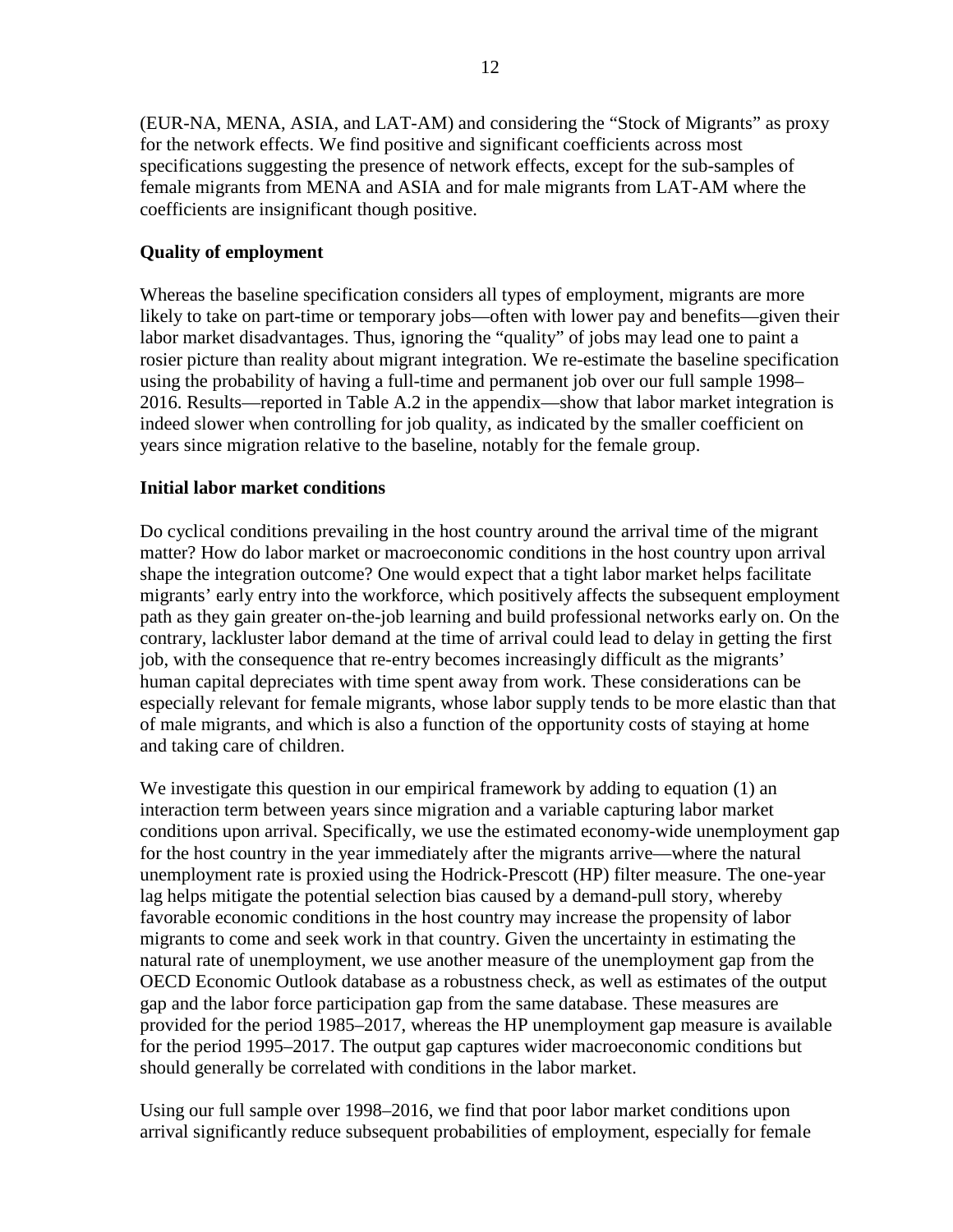migrants (Figure 4). For example, for female migrants, the estimated marginal effect of residence years on the probability of employment falls from 1.7 percentage points per year for an unemployment gap of -8 percent to 0.3 percentage points per year for an unemployment gap of +8 percent—roughly the range of gap values observed in the data. This difference is highly statistically significant, as seen in the reported 95-percent confidence intervals. Economically, this can translate into more than 4 percentage-points difference in employment probability after 3 years of residence. The effect on male migrants is less pronounced but still sizable, with a corresponding difference of about 0.3 percentage points between -8 and +8 percent unemployment gaps resulting in close to one percentage points increase in employment probability after 3 years of residence. Using the alternative measures of initial conditions mentioned above gives similar qualitative pictures (see Appendix Figure A.2).

Figure 5 further breaks down the estimates by migrant origin. It shows that migrants from Asia tend to be most affected by initial labor market conditions—with the effect almost doubling that for the average migrant. In contrast, those from Europe, North America, Australia, and Oceania are least affected by initial labor market conditions—in fact, the effect is indistinguishable from zero for male migrants from these countries. It could be because these migrants are more often among the highly qualified or that they work in jobs which are less influenced by economic cycles.

#### **V. THE ROLE OF FOREIGN AND DOMESTIC EDUCATION**

How does human capital determine integration outcomes for migrants? Upon arrival to a host country, migrants bring along their initial human capital as proxied by the duration of education in their country of origin, but many also acquire further education in the host country, adding to their human capital. To explore the role of education in improving employment prospects, we follow the approach in Friedberg (2000) and decompose a migrant's total number of education years into those acquired in their home country (foreign, denoted with superscript *f*) and those acquired in the host country (domestic, denoted with superscript *d*):

$$
E du = E du^f + E du^d \tag{2}
$$

where by definition  $E du^f = 0$  for natives. Thus, assuming that a migrant spends their time in the host country either enrolled in school or working continuously, years since migration can be written as:

$$
Ysm = Edu^d + Exp^d + k \quad (3)
$$

where  $Exp<sup>d</sup>$  denotes domestic working experience, and  $k = max(0, 6 - Age + Ysm)(k = 0$ for the majority of migrants who come to the host country after the school-entering age of six). Substituting (2) and (3) into equation (1) and ignoring the  $Y \, \text{sm}^2$  term, we obtain:

$$
y_i = \beta_0 + \beta_1 M + \beta_2 [(Edu^d + Exp^d + k) \times M] + \beta_4 (Edu^f + Edu^d) + \beta_5 X + \varepsilon
$$

Or after collecting terms and relabeling the coefficients:

$$
y_i = \alpha_0 + \alpha_1 M + \alpha_2 E du^f + \alpha_3 E du^d + \alpha_4 E du^d \times M + \alpha_5 X + \varepsilon \tag{4}
$$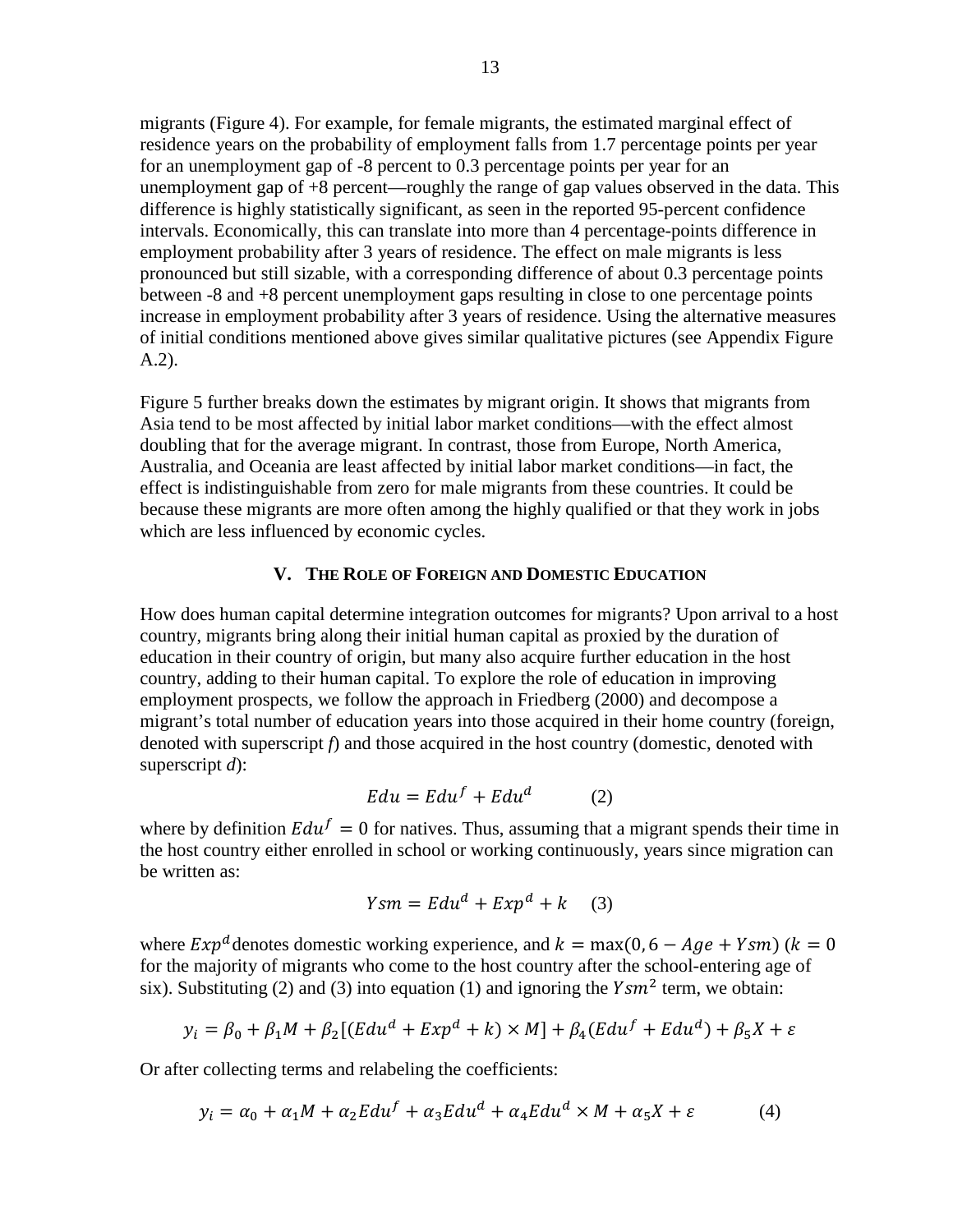Here we assume that domestic work experience  $(Exp<sup>d</sup>)$  can be proxied by the age variable already included in the vector of controls  $X$ . Equation (4) is a less restrictive version of equation (1), where the "returns" to education (in terms of employment outcome) are allowed to vary depending on the source of education—foreign or domestic ( $\alpha_2 \neq \alpha_3$ ); moreover, the "returns" to domestic education can differ for natives and migrants ( $\alpha_4 \neq 0$ ). s Estimating equation (4) requires information on the amount of schooling acquired domestically and abroad. The EU LFS dataset contains the information to impute these variables, as foreign-born survey respondents report the timing of migration as well as the year in which their highest educational level was achieved. We impute the foreign and domestic education variables, assuming that education is continuous.

Table 7 reports, alongside the baseline from the previous section (columns 1 and 4), results from estimating both a restricted version of equation (4), in which  $\alpha_4$  is assumed to be zero, and the fully flexible version, in which the "returns" to domestic education can vary across natives and migrants. It shows that the equality of "returns" between education from different sources can easily be rejected—foreign education matters less for employment outcomes compared with education acquired in the host country (columns 2 and 5). Formal tests (not reported) show that, for both men and women, the coefficient on foreign education is statistically significantly different from that on domestic education. In addition, estimating the unrestricted version of equation (4) further rejects the possibility that human capital accumulated domestically earns equal "returns" for natives and migrants—the "returns" are significantly lower for migrants, as indicated by the negative coefficient on the interaction term between domestic education and migrant status (columns 3 and 6). This suggests that country-specific skills, including language proficiency, may enable natives to extract more productive potential from a year of schooling compared with migrants.

Figure 6 illustrates the differential effects of domestic education on the probability of employment for natives and migrants. Interestingly, for women, the return differential is especially pronounced at higher levels of education, whereas for men it is broadly similar across all levels of education.

Finally, it is worth noting that allowing for the differential impact of human capital across sources (foreign vs. domestic) and migrant status can fully explain the initial native-migrant employment gap for women—the coefficient on migrant status is no longer significant in column 3 (Table 7). For men, the gap is significantly narrowed, as indicated by the fact that, as one goes from column 4 to column 6 (Table 7), the magnitude of the coefficient on migrant status becomes significantly smaller.

Yet, there might be further heterogeneities in foreign education across origin countries than what is being captured with our data, as the LFS does not provide information on the language skills of migrants.<sup>[13](#page-13-0)</sup> Such omission might considerably influence our results, notably that the effect of foreign vs. domestic education could be strongly driven by language skills—domestic education implies in many cases that the local language is spoken. To mitigate for this possibility, we repeat this analysis for a subsample of immigrants that come from countries in which the language of the host country is spoken. France and the United

<span id="page-13-0"></span><sup>&</sup>lt;sup>13</sup> We are grateful to Anna Raggl for this suggestion.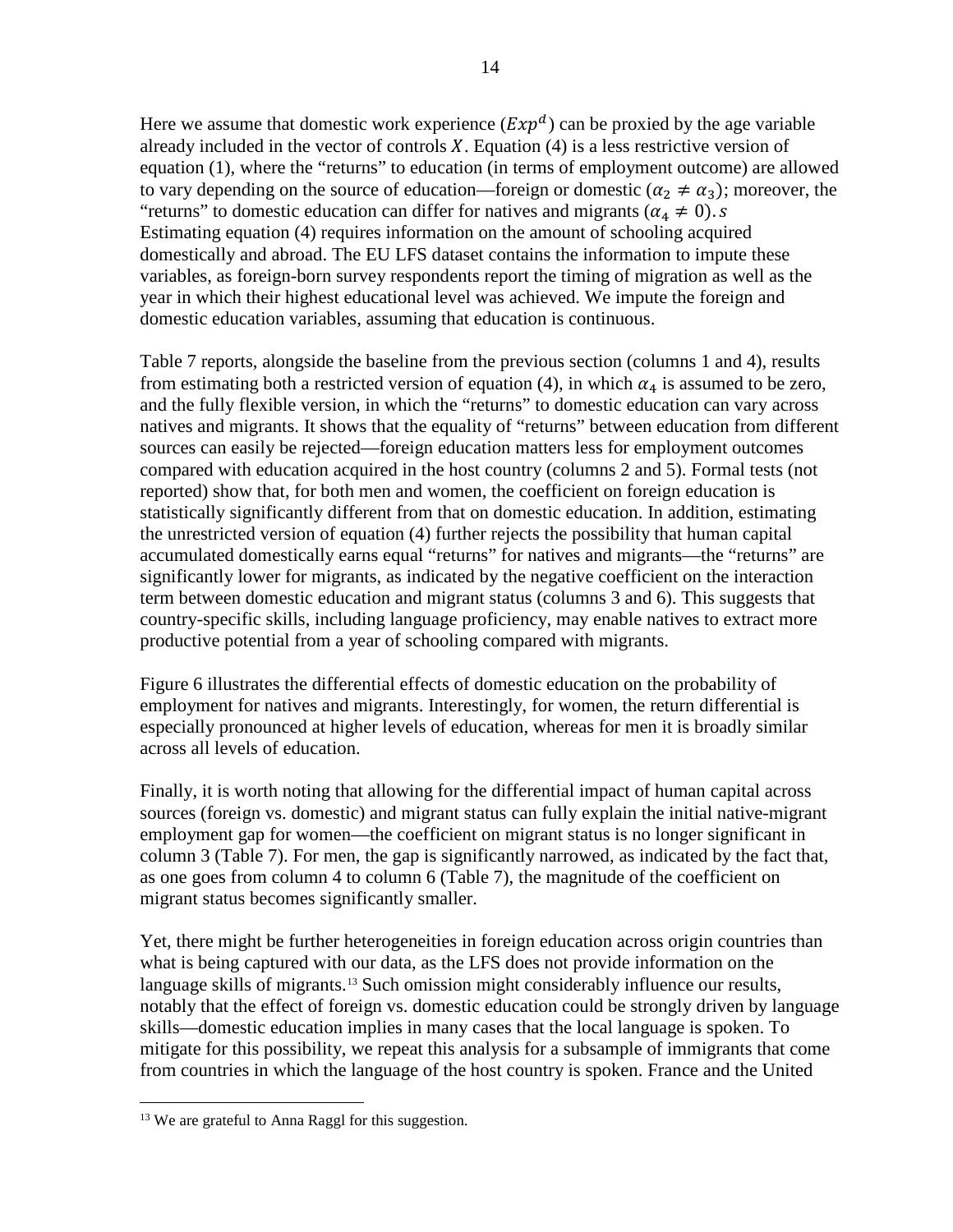Kingdom are suitable sub-sample candidates as French and English are spoken in many origin countries. For this sub-sample, we likewise find (results not reported) a negative coefficient on the interaction term between domestic education and migrant status.

#### **VI. CONCLUDING REMARKS**

In this paper, we investigate how migrants in Europe integrate into the host country's labor market, using a rich micro dataset covering almost two decades and a unified and wellestablished empirical framework. Focusing on employment as the outcome of interest, we document a general tendency for migrants to catch up with comparable natives in terms of labor market status as they spend time in the host country and accumulate country-specific skills, although this is a lengthy process and full convergence is seen for only a few sources of migrants. The pattern of integration varies significantly across host countries. We construct an empirically-grounded measure that captures the speed of integration—the marginal effect of years of residence on the probability of being employed, which facilitates cross-country comparison. There are also vast differences across migrant groups, as expected. For example, female migrants tend to be more disadvantaged initially—the initial conditional employment gaps with natives are larger—but they also catch up faster compared with men. In addition, integration is often significantly slower for migrants from the MENA region, which the region of origin of most people who moved to Europe as refugees.

We find that recent migrants assimilate faster than previous ones and that informal social networks are likely to be important in determining the labor market outcomes of male migrants. We also document that favorable labor market or macroeconomic conditions in the host country around the time of the migrants' arrival help smooth their transition into the labor market—this is especially the case for female migrants, possibly reflecting their more elastic labor supply. Finally, an investigation into the role of education shows that schooling acquired in the migrants' home country tends to pay off less than that acquired in the host country, possibly due to difficulties in validating foreign degrees and/or transferring them into equivalent domestic-based qualifications given differences in education systems. Moreover, the "returns" to domestic education—in terms of employment outcomes—are lower for migrants than for natives of similar characteristics, suggesting that non-skill barriers may be at work.

Our research findings have several policy implications. First, government support for migrants should target the "vulnerable" groups, such as women and those from the MENA region—from our analysis, these are the groups with most disadvantaged initial conditions and thus those with the largest scope for improvement. Second, integration policy would be more effective if combined with general macroeconomic and/or labor market support where needed—our findings indicate that a booming economy tends to "lift all boats", improving job prospects for natives and migrants alike. Third, foreign-based education should be put on a more equal footing with domestic training by improving the transferability of foreign qualifications where possible. And finally, policies should also aim at enhancing the returns to domestic education for migrants, for example by offering adequate language training early on and removing other non-skill barriers in the labor market. It is important to keep in mind, however, that the design of integration policy is also shaped by the specific circumstances of each country—political constraints, stakeholders' interests, and intricate linkages to many other policy areas including education, housing, labor market, and financial inclusion.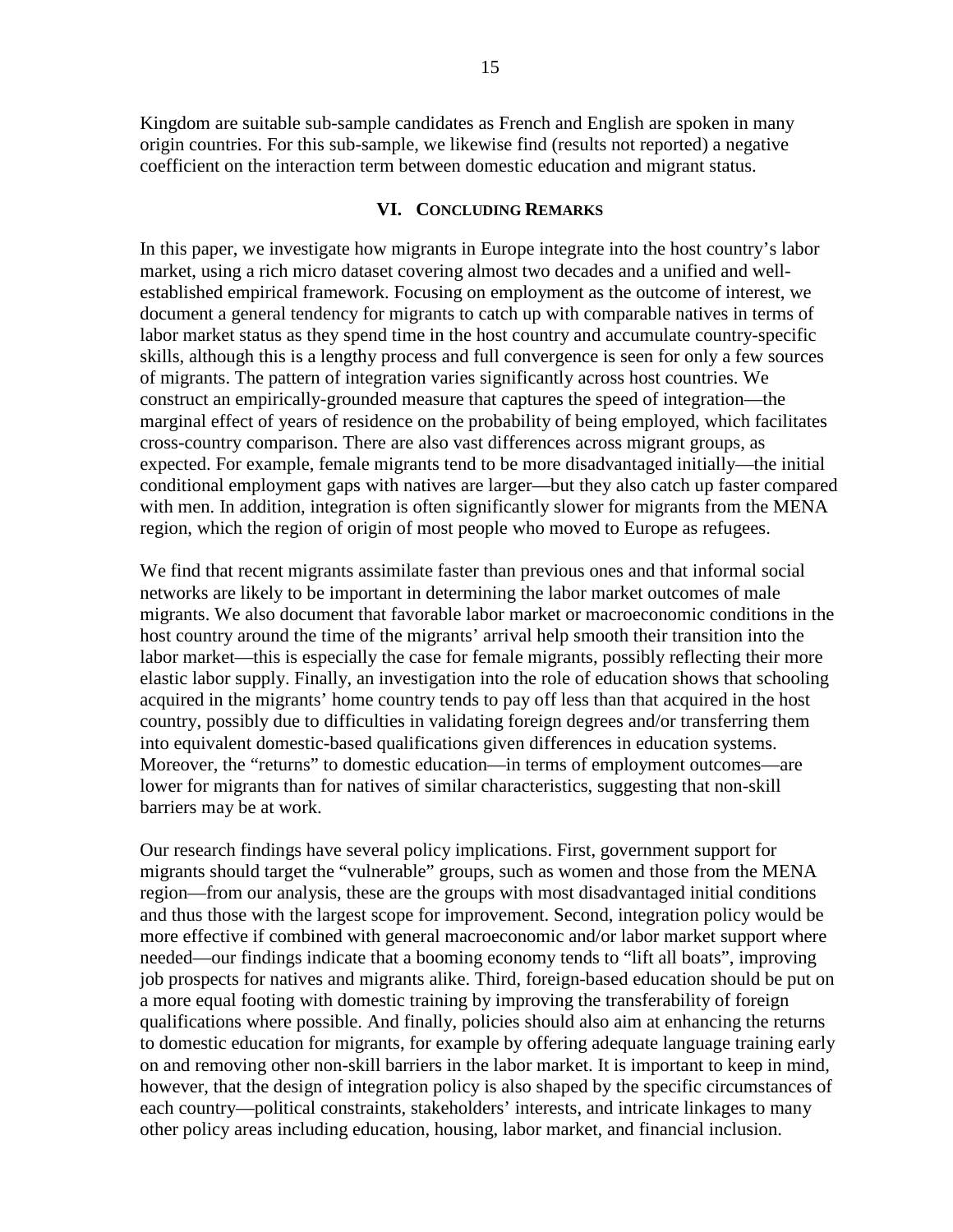#### **REFERENCES**

- Aiyar, S., B. Barkbu, N. Batini, H. Berger, E. Detragiache, A. Dizioli, C. Ebeke, H. Lin, L. Kaltani, S. Sosa, A. Spilimbergo, and P. Topalova, 2016, "The refugee surge in Europe: Economic challenges," IMF Staff Discussion Note SDN/16/02, International Monetary Fund.
- Blau F.D., L.M. Kahn, and K.L. Papps (2011), « Gender, source country characteristics, and labor market assimilation among immigrants", The Review of Economics and Statistics 93(1), 43-58.
- Borjas, G., 1985, "Assimilation, changes in cohort quality, and the earnings of immgirants," *Journal of Labor Economics*, Vol. 3, No. 4, pp. 463-489.

\_\_\_\_\_\_\_, 1995, "Assimilation and changes in cohort quality revisited: What happened to immigrant earnings in the 1980s," *Journal of Labor Economics*, Vol. 13, pp. 201-245.

\_\_\_\_\_\_\_, 2015, "The slowdown in the economic assimilation of immigrants: Aging and cohort effects revisited again," *Journal of Human Capital*, Vol. 9, No. 4, pp. 483-517.

- Bratsberg, B., O. Raaum and K. Roed, 2017, "Immigrant labor market integration across admission classes," IZA Discussion Paper No. 10513.
- Chiswick, B., 1978, "The effect of americanization on the earnings of foreign-born men," *Journal of Political Economy,* Vol. 86, No. 5, pp. 897-921.
- Clark, K. and J. Lindley, 2006, "Immigrant labour market assimilation and arrival effects: Evidence from the UK labor force survey," IZA Discussion Paper No. 2228.
- Cortes K.E., 2004, "Are refugees different from economic immigrants? Some empirical evidence on the heterogeneity of immigrant groups in the United States", *The Review of Economics and Statistics* 86(2), 465-480.
- Cuaresma, J.C., P. Huber, D.A. Oberdabernig, and A. Raggl, 2015. "Migration in an ageing Europe: What are the challenges?," WWWforEurope Working Papers series 79, WWWforEurope.
- Cuaresma, J.C., P. Huber, and A. Raggl, 2015. "Reaping the Benefits of Migration in an Ageing Europe," WWWforEurope Policy Brief series 7, WWWforEurope.
- Dustmann C. and F. Fabbri, 2003, "Language proficiency and labour market performance of immigrants in the UK," *The Economic Journal,* Vol. 113, pp. 695-717.
- Dustmann C., A. Glitz, U. Schönberg, and H. Brücker, 2016. "Referral-based Job Search Networks," *Review of Economic Studies* 83(2), 514-546.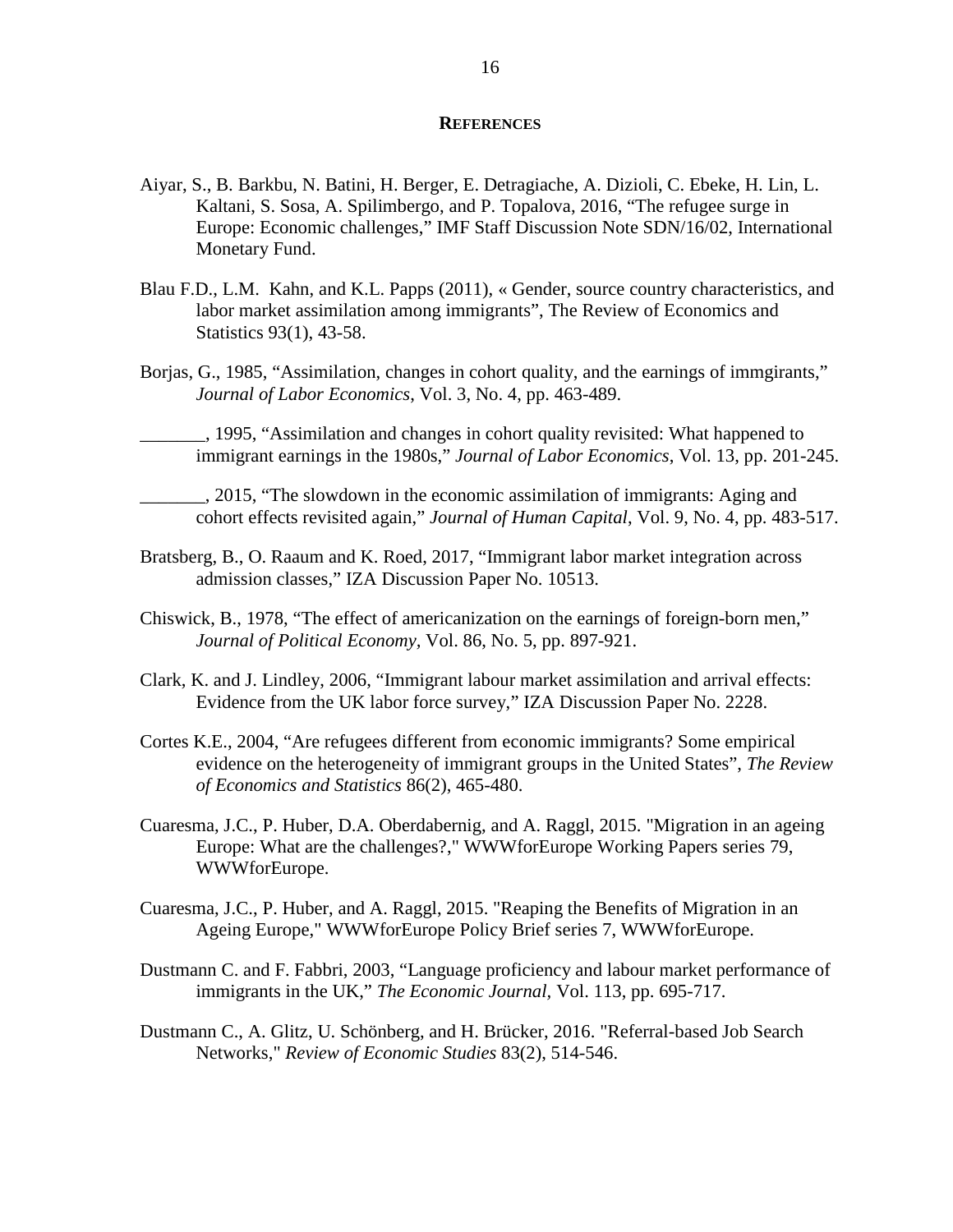- Friedberg, R., 2000, "You can't take it with you? Immigrant assimilation and the portability of human capital," *Journal of Labor Economics*, Vol. 18, No. 2, pp. 221-251.
- Jaumotte, F., K. Koloskova, and S. Saxena, 2016, "Impact of migration on income levels in advanced economies," Spillover Note, International Monetary Fund.
- Liebig T. and K. Tronstad, 2018, "Triple disadvantage?: a first overview of the integration of refugee women", OECD Social, Employment and Migration Working Papers, No. 216, OECD Publishing, Paris.
- Okoampah, S., 2016, "Estimating earnings assimilation of immigrants to Germany: Evidence from a double cohort model," Ruhr Economic Papers, No. 630, RWI – Leibniz-Institut fur Wirtschaftsforschung, Essen.
- Zorlu A. and Joop Hartog, 2012, "Employment assimilation of immigrants in the Netherlands: Dip and catchup by source country," *International Journal of Population Research,* Vol. 2012.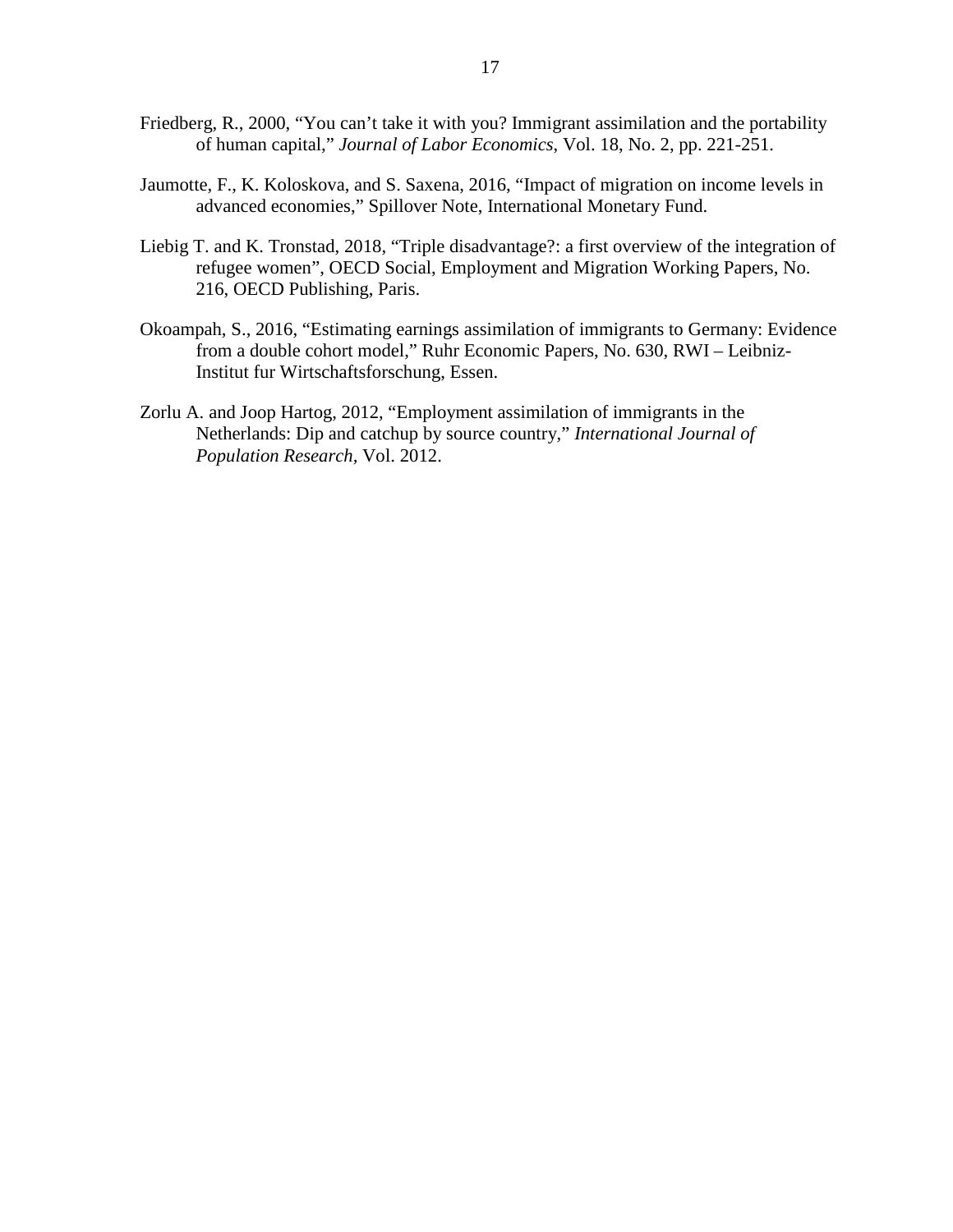

**Figure 1:** Simulated Employment Probabilities of a 30-Year Old Migrant with Average Education, by Gender and Origin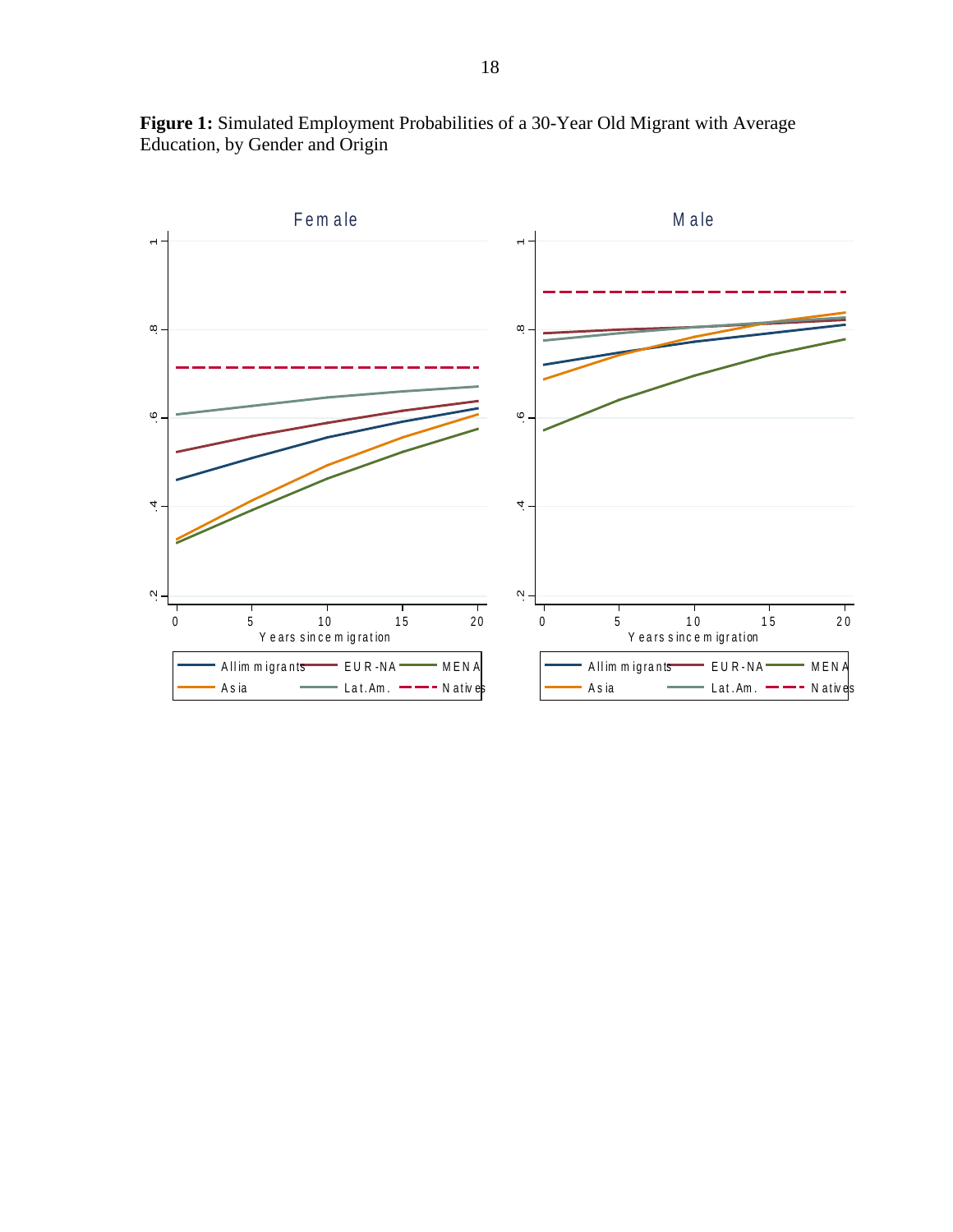**Figure 2:** Estimates of Conditional Employment Gaps and Integration Speed for All Migrants, By Country



Panel A: Conditional gaps

Note: Pattern bars indicate not statistically significant.







Sources: Eurostat and Fund staff estimates.

Note: Pattern bars indicate not statistically significant.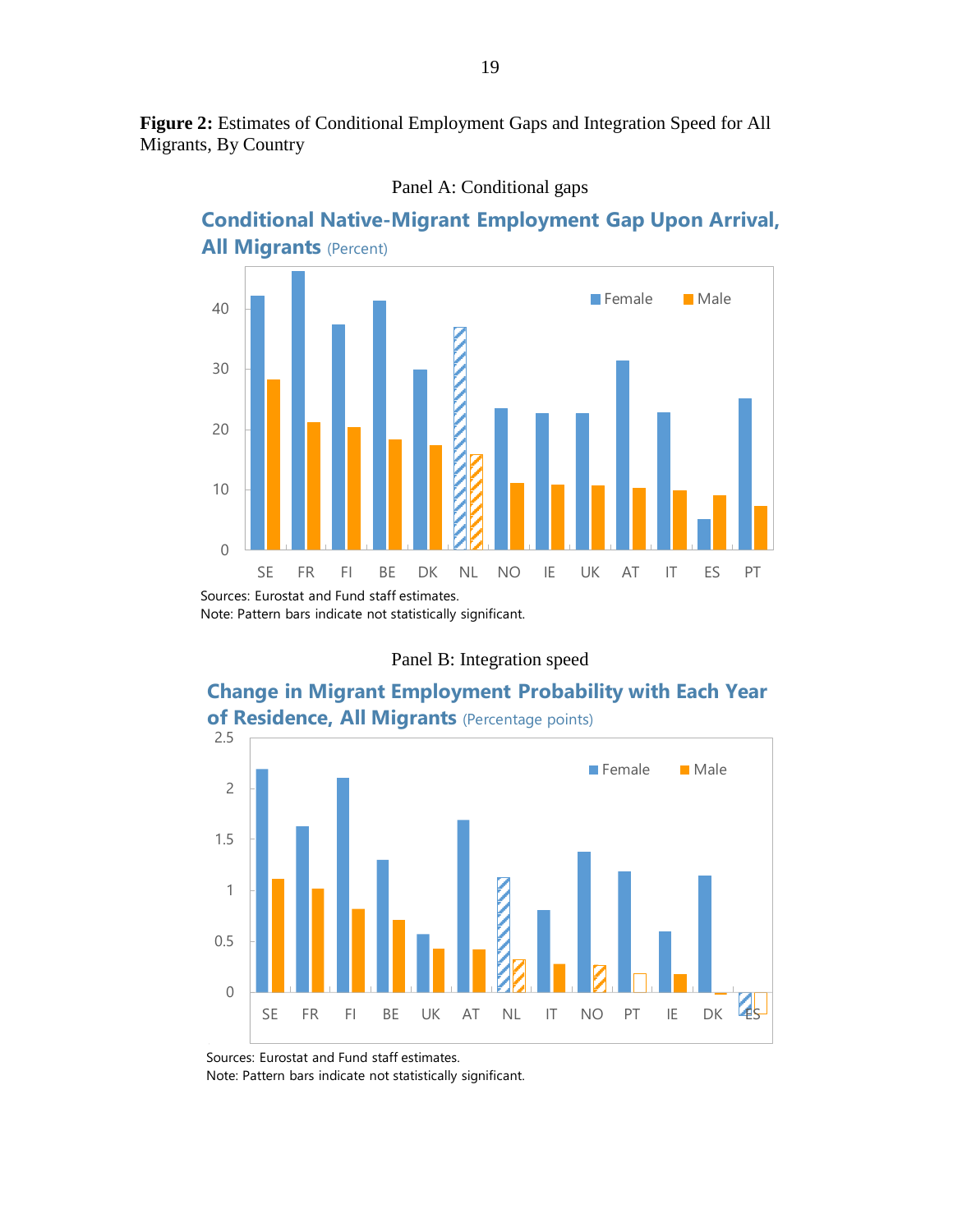**Figure 3:** Estimates of Conditional Employment Gaps and Integration Speed for MENA Migrants, By Country



Panel A: Conditional gaps

Panel B: Integration speed

# **Change in Migrant Employment Probability with Each Year of Residence, MENA Migrants** (Percentage points)



**Figure 4:** Effects of Initial Labor Market Conditions (point estimates and 95-percent confidence intervals) Note: Pattern bars indicate not statistically significant.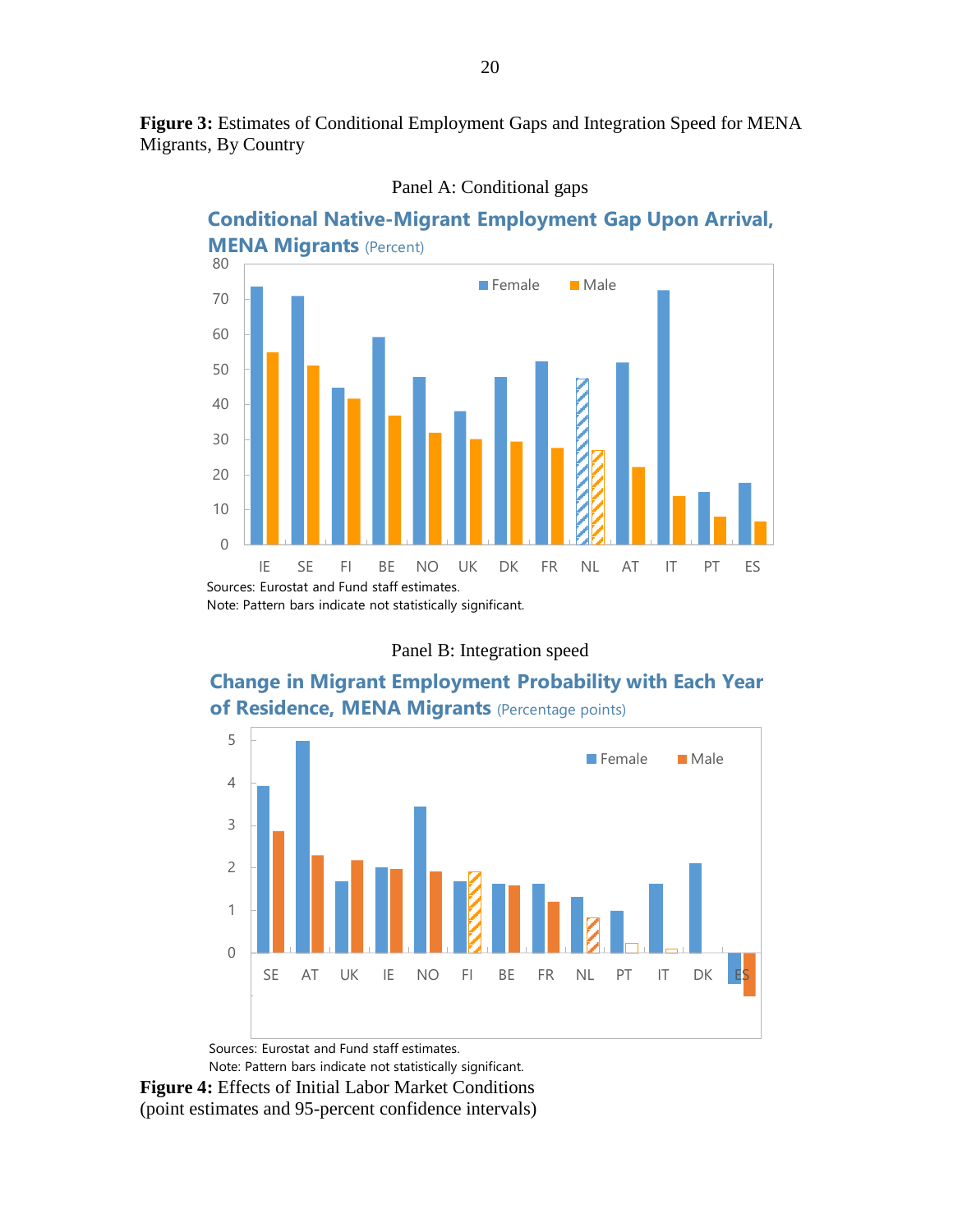

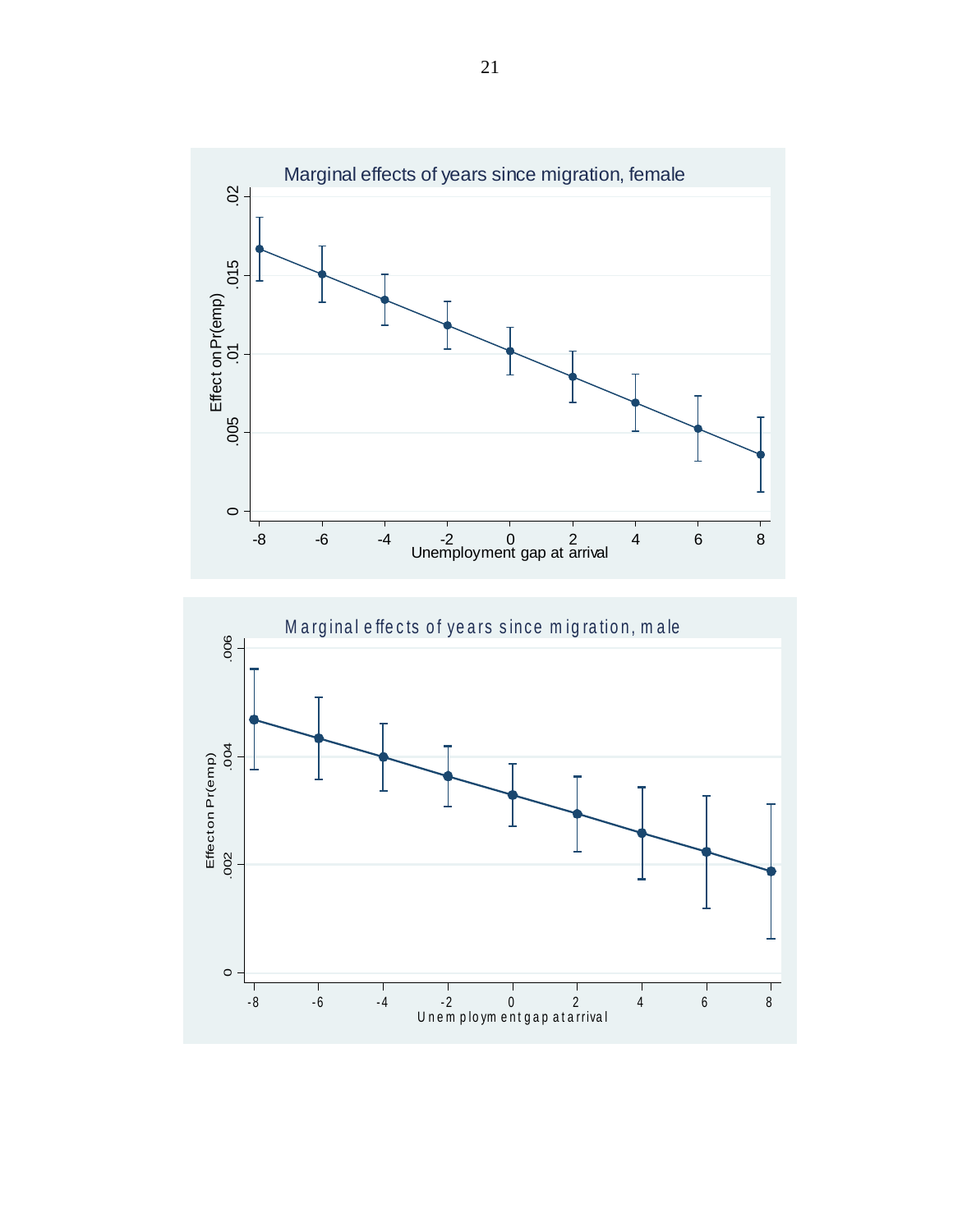**Marginal Effects of Years Since Migration: Female** 0.035 0.030 -EUR-NA  $-MENA$  $0.025$ — Asia  $0.020$ -Lat. Am.  $0.015$ 0.010 0.005  $0.000$  $-2$  $\overline{0}$  $-8$  $-6$  $-4$  $\overline{2}$  $\overline{4}$ 6 8 Unemployment gap upon arrival (percent)

**Figure 5:** Effects of Initial Labor Market Conditions, by Migrant Origin

Sources: Eurostat and Fund staff estimates.



# **Marginal Effects of Years Since Migration: Male**

Sources: Eurostat and Fund staff estimates.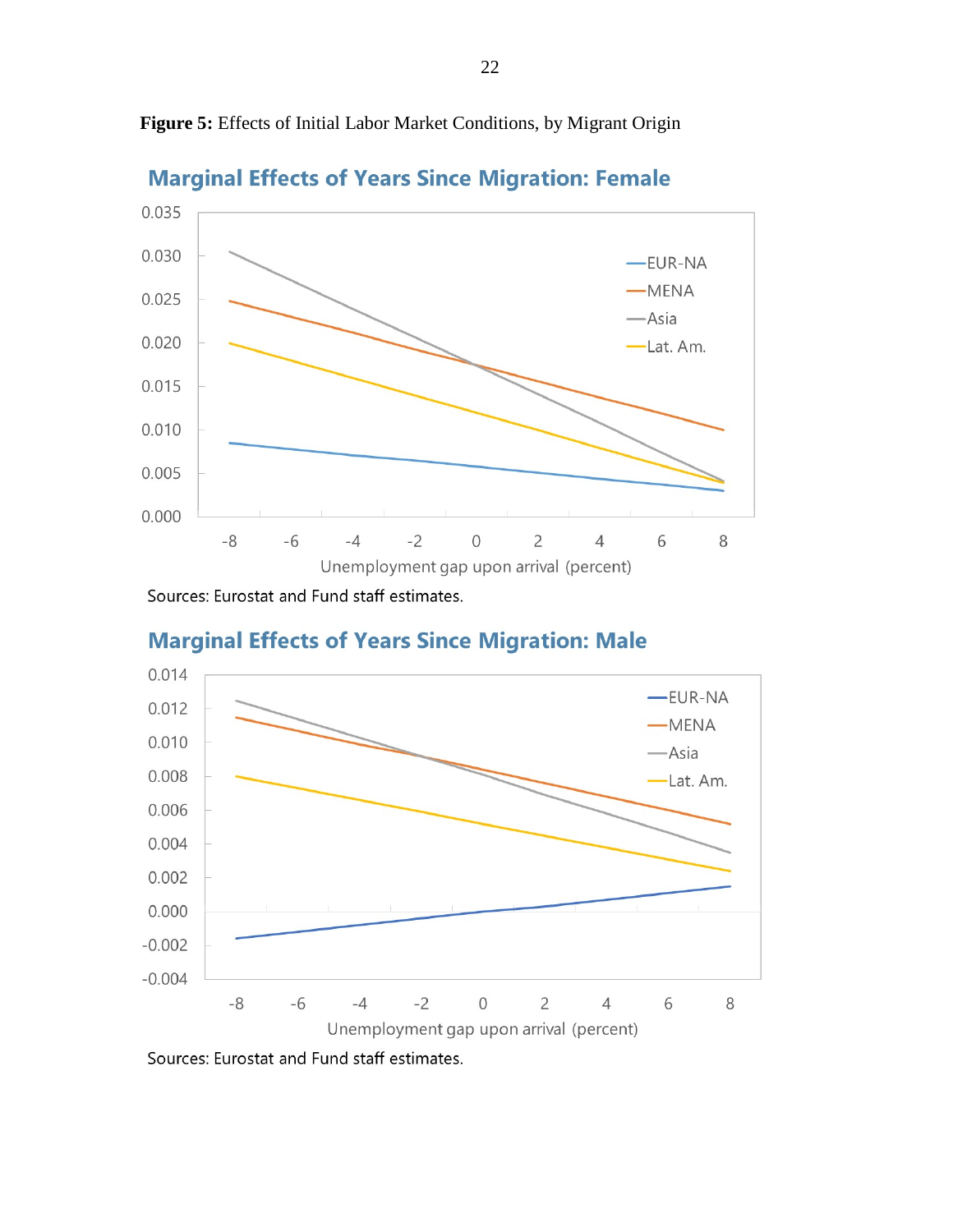

**Figure 6:** Effects of Domestic Education for Natives vs. Migrants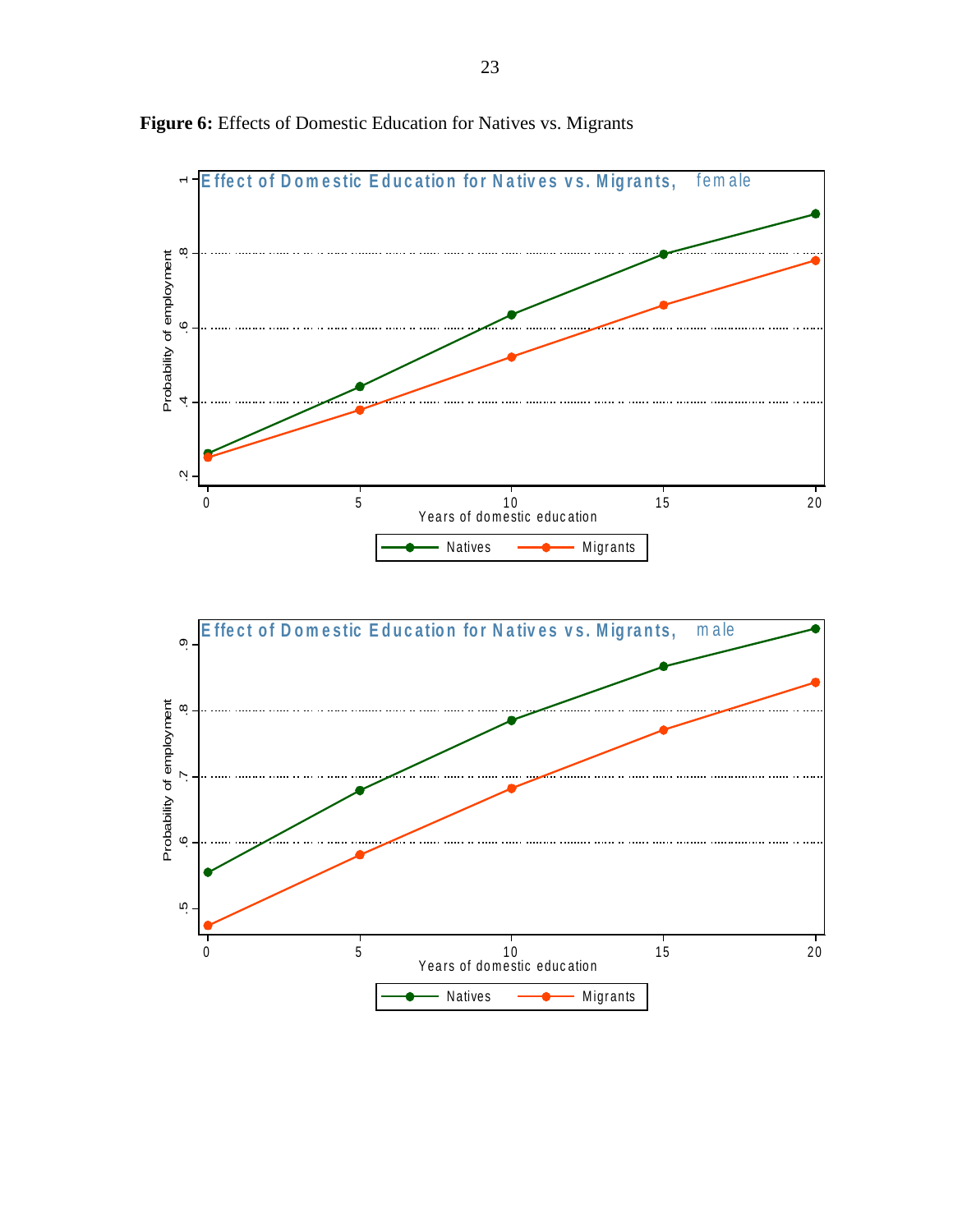| Country        | Number of   | Share in total (percent)* |              |        |             |        |             |
|----------------|-------------|---------------------------|--------------|--------|-------------|--------|-------------|
|                | Individuals | Natives                   | Foreign-born | EUR-NA | <b>ASIA</b> | LAT-AM | <b>MENA</b> |
| Austria        | 41,087      | 81                        | 19           | 85     | 6           | 2      |             |
| Belgium        | 19,328      | 79                        | 21           | 54     | 8           | 3      | 35          |
| Denmark        | 42,884      | 89                        | 11           | 54     | 21          | 4      | 22          |
| Spain          | 56,335      | 90                        | 10           | 33     | 4           | 41     | 21          |
| Finland        | 25,873      | 93                        |              | 70     | 16          | 3      | 11          |
| France         | 110,004     | 86                        | 14           | 29     | 6           | 12     | 52          |
| Ireland        | 41,760      | 80                        | 20           | 66     | 15          | 6      | 13          |
| Italy          | 65,746      | 85                        | 15           | 57     | 14          | 10     | 20          |
| Netherlands    | 43,844      | 90                        | 10           | 38     | 15          | 24     | 24          |
| Norway         | 5,127       | 86                        | 14           | 49     | 25          | 6      | 20          |
| Portugal       | 36,097      | 91                        | 9            | 37     | 2           | 20     | 41          |
| Sweden         | 61,349      | 81                        | 19           | 45     | 13          | 6      | 37          |
| United Kingdom | 40,392      | 82                        | 18           | 34     | 37          | 5      | 24          |
| Total          | 589,826     | 85<br>Average             | 15           | 50     | 14          | 11     | 25          |

**Table 1:** Distribution by Country of Birth, EU LFS, 2016 Sample

\* EUR-NA = Europe and North America (incl. AUS and NZL); LAT-AM = Latin America; MENA = Middle-East and North Africa. Shares by region of origin are in percent of total foreign born.

| Country        |     | Distribution by (in percent of total) |     |        |        |     |                          |             |  |  |  |
|----------------|-----|---------------------------------------|-----|--------|--------|-----|--------------------------|-------------|--|--|--|
|                |     | Age                                   |     | Gender |        |     | <b>Educational Level</b> |             |  |  |  |
|                | <30 | $30 - 45$                             | >45 | Male   | Female | Low | Medium                   | <b>High</b> |  |  |  |
| Austria        | 10  | 34                                    | 55  | 49     | 51     | 15  | 55                       | 30          |  |  |  |
| Belgium        | 13  | 37                                    | 50  | 46     | 54     | 26  | 37                       | 37          |  |  |  |
| Denmark        | 10  | 32                                    | 58  | 48     | 52     | 15  | 42                       | 43          |  |  |  |
| Spain          | 8   | 35                                    | 56  | 48     | 52     | 43  | 22                       | 35          |  |  |  |
| Finland        | 10  | 34                                    | 56  | 49     | 51     | 12  | 44                       | 44          |  |  |  |
| France         | 10  | 35                                    | 55  | 48     | 52     | 25  | 43                       | 32          |  |  |  |
| Ireland        | 11  | 42                                    | 47  | 48     | 52     | 20  | 37                       | 43          |  |  |  |
| Italy          | 12  | 35                                    | 53  | 46     | 54     | 41  | 42                       | 17          |  |  |  |
| Netherlands    | 8   | 29                                    | 63  | 48     | 52     | 20  | 41                       | 39          |  |  |  |
| Norway         | 12  | 36                                    | 52  | 51     | 49     | 17  | 39                       | 44          |  |  |  |
| Portugal       | 8   | 36                                    | 56  | 47     | 53     | 59  | 21                       | 20          |  |  |  |
| Sweden         | 13  | 36                                    | 51  | 50     | 50     | 16  | 45                       | 39          |  |  |  |
| United Kingdom | 11  | 37                                    | 51  | 47     | 53     | 24  | 36                       | 40          |  |  |  |
| Average        | 10  | 35                                    | 54  | 48     | 52     | 26  | 39                       | 36          |  |  |  |

**Table 2:** Distribution by Demographics and Education, EU LFS, 2016 Sample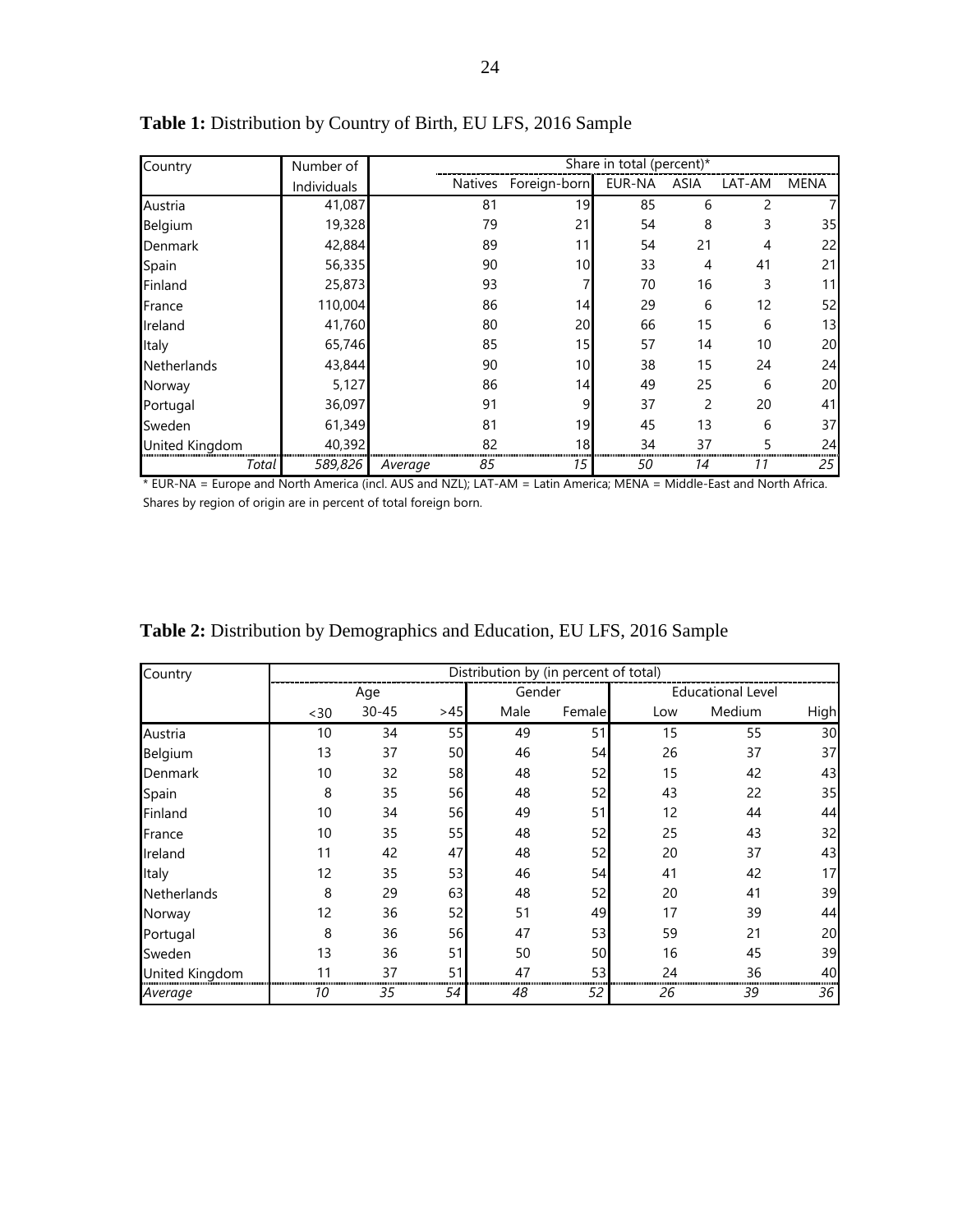| Country            | Distribution by labor market outcomes (in percent of total) |                |          |              |            |          |  |  |
|--------------------|-------------------------------------------------------------|----------------|----------|--------------|------------|----------|--|--|
|                    |                                                             | <b>Natives</b> |          | Foreign-born |            |          |  |  |
|                    | Employed                                                    | Unemployed     | Inactive | Employed     | Unemployed | Inactive |  |  |
| Austria            | 78                                                          | 3              | 19       | 70           | 6          | 23       |  |  |
| Belgium            | 71                                                          |                | 25       | 54           | 11         | 35       |  |  |
| Denmark            | 84                                                          |                | 13       | 69           |            | 23       |  |  |
| Spain              | 65                                                          | 13             | 22       | 62           | 21         | 18       |  |  |
| Finland            | 79                                                          | 4              | 17       | 68           | 10         | 22       |  |  |
| France             | 72                                                          |                | 22       | 56           | 12         | 32       |  |  |
| Ireland            | 72                                                          |                | 23       | 71           |            | 22       |  |  |
| Italy              | 61                                                          | 8              | 32       | 60           | 12         | 29       |  |  |
| <b>Netherlands</b> | 81                                                          |                | 14       | 66           | 8          | 26       |  |  |
| Norway             | 84                                                          |                | 13       | 79           |            | 16       |  |  |
| Portugal           | 70                                                          | 8              | 21       | 74           | 11         | 15       |  |  |
| Sweden             | 86                                                          |                | 10       | 71           | 12         | 18       |  |  |
| United Kingdom     | 78                                                          |                | 19       | 75           |            | 22       |  |  |
| Average            | 75                                                          | 5              | 19       | 67           | 10         | 23       |  |  |

**Table 3:** Distribution by Labor Market Outcome, EU LFS, 2016 Sample

**Table 4:** Summary Statistics of Variables Entering Regression Analyses

| Variable               | Obs.       | Mean | Std. Dev. | Min | Max |
|------------------------|------------|------|-----------|-----|-----|
| Pr (Employment)        | 10,044,922 | 0.72 | 0.4       |     |     |
| Migrant status         | 10,044,922 | 0.11 | 0.3       |     | 1   |
| Years since migration* | 1,033,342  | 16.0 | 12.9      | 0   | 67  |
| Education years        | 9,773,923  | 11.7 | 3.3       | 6   | 24  |
| Age                    | 10,044,922 | 44.6 | 11.1      | 27  | 62  |
| Married                | 10,044,922 | 0.62 | 0.5       | 0   | 1   |

\* Calculated for migrants only, zero for natives.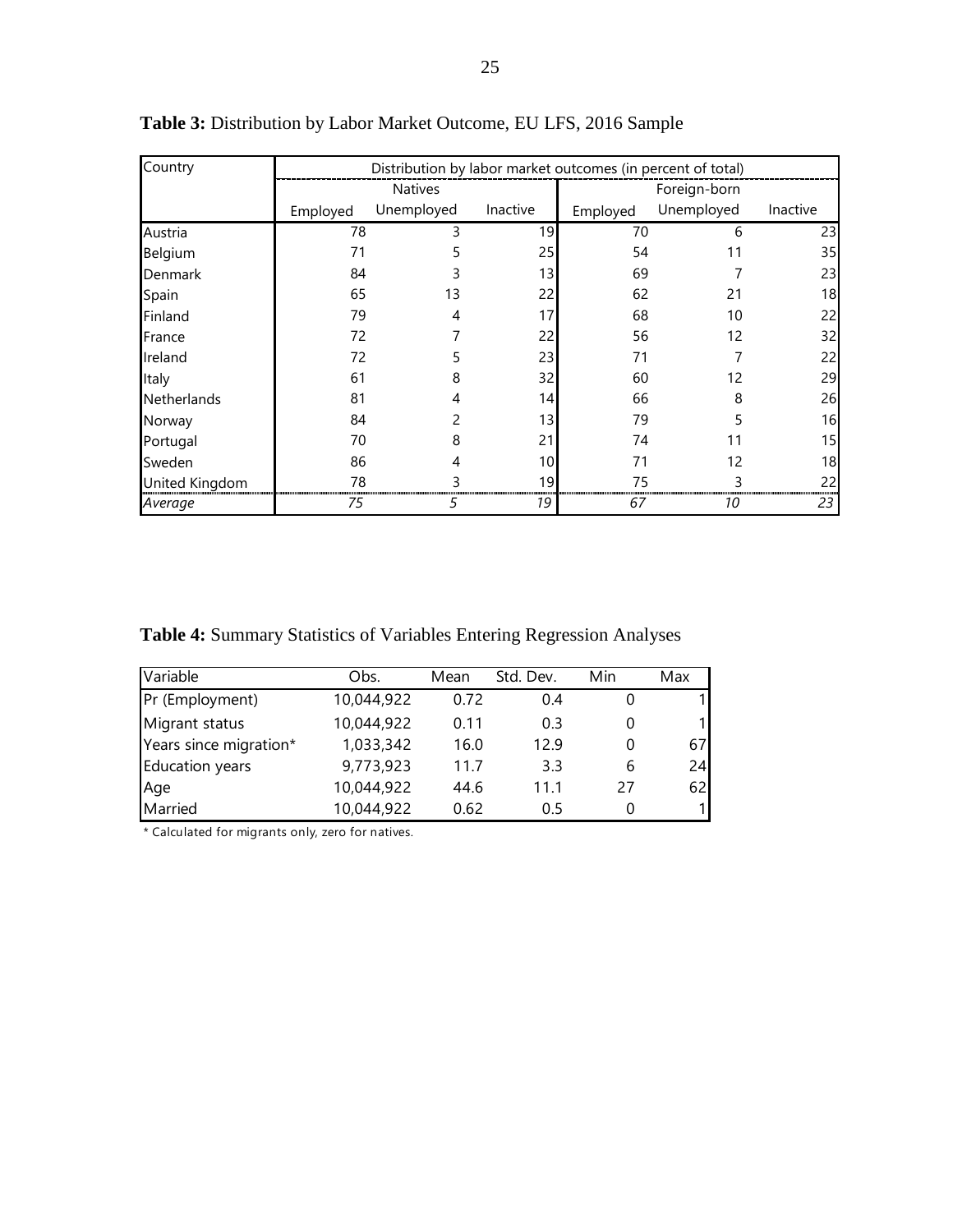|                                   | (1)           | (2)           |
|-----------------------------------|---------------|---------------|
| VARIABLES                         | Female        | Male          |
| Migrant status                    | $-0.663$      | $-0.608$      |
|                                   | $[0.062]$ *** | $[0.038]$ *** |
| Years since migration             | 0.027         | 0.017         |
|                                   | $[0.003]$ *** | $[0.002]$ *** |
| Years since migration squared/100 | $-0.032$      | $-0.014$      |
|                                   | $[0.004]$ *** | $[0.003]$ *** |
| Education                         | 0.104         | 0.074         |
|                                   | $[0.003]$ *** | $[0.002]$ *** |
| Age                               | 0.193         | 0.226         |
|                                   | $[0.005]$ *** | $[0.005]$ *** |
| Age squared                       | $-0.002$      | $-0.003$      |
|                                   | $[0.000]$ *** | $[0.000]$ *** |
| Being married                     | $-0.076$      | 0.481         |
|                                   | $[0.014]$ *** | $[0.007]$ *** |
| Country-Year fixed effects        | Υ             | Υ             |
| Region fixed effects              | Υ             | Υ             |
| Observations                      | 4,993,587     | 4,698,090     |
| Pseudo R-squared                  | 0.148         | 0.163         |

**Table 5:** Baseline Results from Probit Regression

Note: The dependent variable is the probability of being employed. Robust standard errors are clustered at the regional level.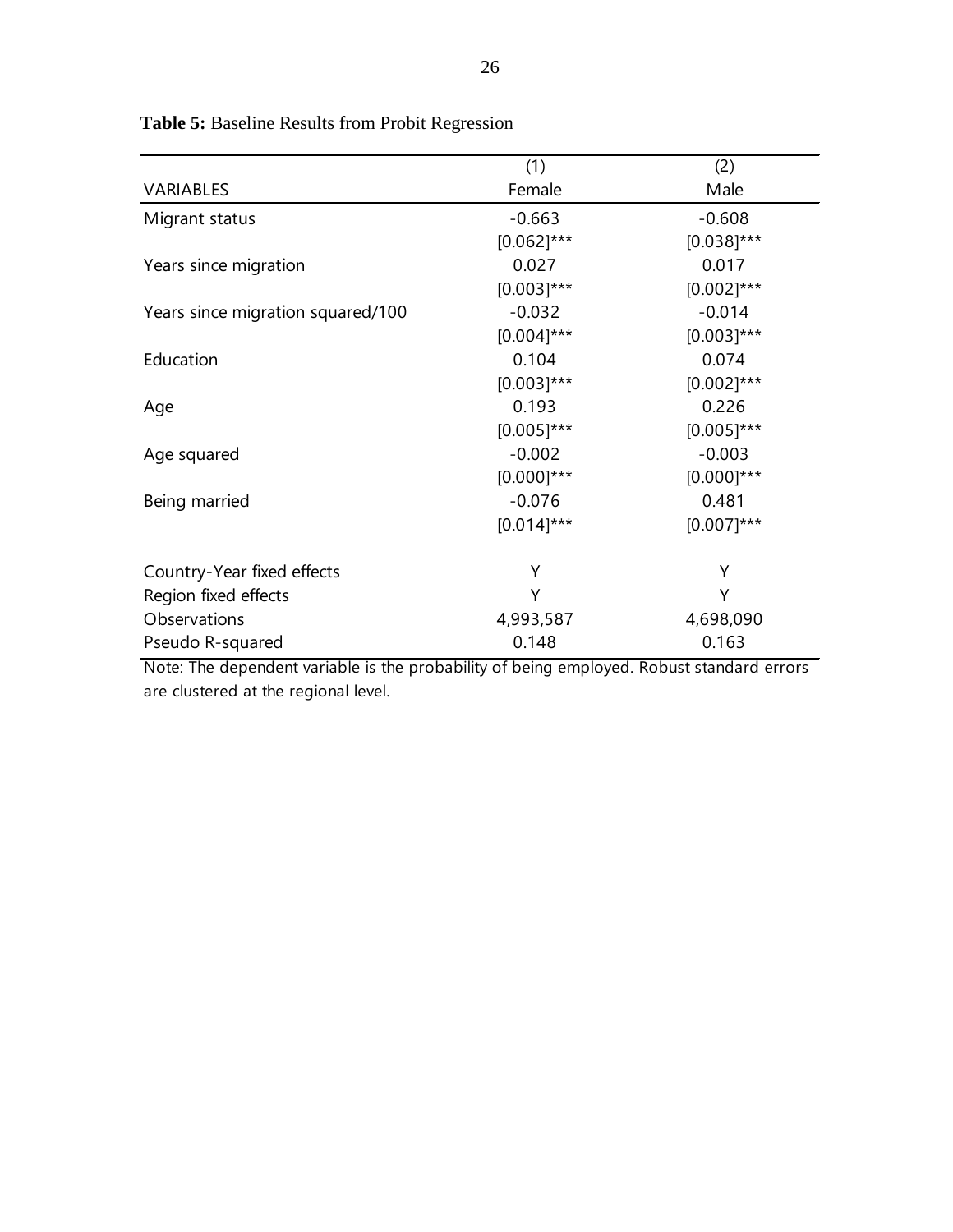**Table 6:** The Effects of Networks of Migrants

|                                   | Probability of having a job |               |                |               |                |               |               |               |
|-----------------------------------|-----------------------------|---------------|----------------|---------------|----------------|---------------|---------------|---------------|
|                                   |                             |               | Eurostat Data* |               | <b>UN Data</b> |               |               |               |
|                                   | (1)                         | (2)           | (3)            | (4)           | (1)            | (2)           | (3)           | (4)           |
| VARIABLES                         | Female                      | Male          | Female         | Male          | Female         | Male          | Female        | Male          |
|                                   |                             |               |                |               |                |               |               |               |
| Migrant status                    | $-0.705$                    | $-0.602$      | $-0.63$        | $-0.543$      | $-0.679$       | $-0.621$      | $-0.674$      | $-0.619$      |
|                                   | $[0.108]$ ***               | $[0.081]$ *** | $[0.109]$ ***  | $[0.074]$ *** | $[0.086]$ ***  | $[0.057]$ *** | $[0.080]$ *** | $[0.051]$ *** |
| <b>Stock of Migrants</b>          | 0.002                       | 0.002         |                |               | 0.008          | 0.047         |               |               |
|                                   | $[0.000]$ ***               | $[0.000]$ *** |                |               | [0.010]        | $[0.008]$ *** |               |               |
| Share of Migrants                 |                             |               | 0.001          | 0.001         |                |               | 0.020         | 0.159         |
|                                   |                             |               | [0.001]        | [0.001]       |                |               | [0.024]       | $[0.034]$ *** |
| Years since migration             | 0.021                       | 0.008         | 0.021          | 0.008         | 0.024          | 0.014         | 0.024         | 0.014         |
|                                   | $[0.004]$ ***               | $[0.003]$ **  | $[0.003]$ ***  | $[0.003]$ *** | $[0.003]$ ***  | $[0.002]$ *** | $[0.003]$ *** | $[0.002]$ *** |
| Years since migration squared/100 | $-0.024$                    | $-0.002$      | $-0.024$       | $-0.002$      | $-0.027$       | $-0.013$      | $-0.027$      | $-0.011$      |
|                                   | $[0.005]$ ***               | [0.005]       | $[0.005]$ ***  | [0.005]       | $[0.004]$ ***  | $[0.003]$ *** | $[0.004]$ *** | $[0.003]$ *** |
| Education                         | 0.099                       | 0.077         | 0.099          | 0.077         | 0.098          | 0.076         | 0.098         | 0.076         |
|                                   | $[0.003]$ ***               | $[0.003]$ *** | $[0.003]$ ***  | $[0.003]$ *** | $[0.003]$ ***  | $[0.003]$ *** | $[0.003]$ *** | $[0.003]$ *** |
| Age                               | 0.204                       | 0.225         | 0.205          | 0.226         | 0.203          | 0.223         | 0.203         | 0.223         |
|                                   | $[0.009]$ ***               | $[0.008]$ *** | $[0.009]$ ***  | $[0.008]$ *** | $[0.009]$ ***  | $[0.008]$ *** | $[0.009]$ *** | $[0.009]$ *** |
| Age squared                       | $-0.002$                    | $-0.003$      | $-0.002$       | $-0.003$      | $-0.002$       | $-0.003$      | $-0.002$      | $-0.003$      |
|                                   | $[0.000]$ ***               | $[0.000]$ *** | $[0.000]$ ***  | $[0.000]$ *** | $[0.000]$ ***  | $[0.000]$ *** | $[0.000]$ *** | $[0.000]$ *** |
| Being married                     | $-0.041$                    | 0.458         | $-0.042$       | 0.459         | $-0.053$       | 0.447         | $-0.052$      | 0.448         |
|                                   | $[0.015]$ ***               | $[0.007]$ *** | $[0.015]$ ***  | $[0.007]$ *** | $[0.015]$ ***  | $[0.007]$ *** | $[0.015]$ *** | $[0.007]$ *** |
| Country-Year fixed effects        | Υ                           | Υ             | Υ              | Υ             | Υ              | Υ             | Υ             | Υ             |
| Region fixed effects              | Y                           | Y             | Υ              | Υ             | Υ              | Υ             | Υ             | Y             |
| Observations                      | 2,105,973                   | 1,961,276     | 2,105,973      | 1,961,276     | 2,207,812      | 2,050,399     | 2,207,812     | 2,050,399     |
| Pseudo R-squared                  | 0.146                       | 0.148         | 0.146          | 0.147         | 0.143          | 0.146         | 0.143         | 0.145         |

\* Data is not available for France, Ireland, Portugal, and the UK.

Note: Dependent variable is the probability of being employed. Robust errors are clustered at regional level. \*\*\* p<0.01, \*\* p<0.05, \* p<0.1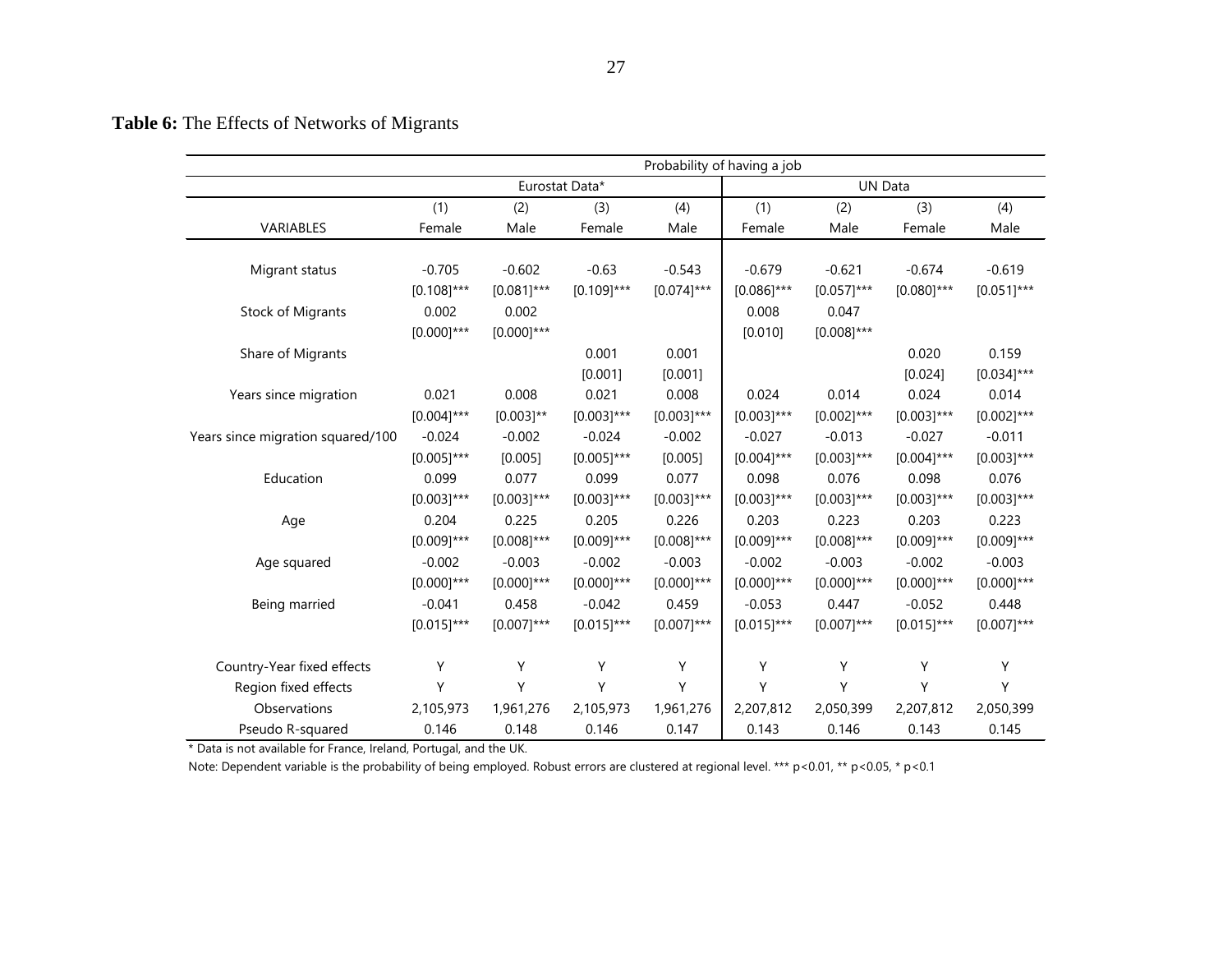# **Table 7:** The Impact of Foreign and Domestic Education

|                                     |                 | Female            |                     |                 | Male              |                     |
|-------------------------------------|-----------------|-------------------|---------------------|-----------------|-------------------|---------------------|
|                                     | (1)             | (2)<br>Restricted | (3)<br>Unrestricted | (4)             | (5)<br>Restricted | (6)<br>Unrestricted |
| VARIABLES                           | <b>Baseline</b> | eq. $4$           | eq. $4$             | <b>Baseline</b> | eq. $4$           | eq. $4$             |
| Migrant status                      | $-0.663$        | $-0.327$          | $-0.036$            | $-0.608$        | $-0.368$          | $-0.233$            |
|                                     | $[0.062]$ ***   | $[0.018]$ ***     | [0.049]             | $[0.038]$ ***   | $[0.022]$ ***     | $[0.040]$ ***       |
| Years since migration               | 0.027           |                   |                     | 0.017           |                   |                     |
|                                     | $[0.003]$ ***   |                   |                     | $[0.002]$ ***   |                   |                     |
| Education                           | 0.104           |                   |                     | 0.074           |                   |                     |
|                                     | $[0.003]$ ***   |                   |                     | $[0.002]$ ***   |                   |                     |
| Education--foreign                  |                 | 0.100             | 0.081               |                 | 0.073             | 0.064               |
|                                     |                 | $[0.005]$ ***     | $[0.003]$ ***       |                 | $[0.002]$ ***     | $[0.002]$ ***       |
| Education--domestic                 |                 | 0.105             | 0.109               |                 | 0.074             | 0.076               |
|                                     |                 | $[0.003]$ ***     | $[0.003]$ ***       |                 | $[0.002]$ ***     | $[0.002]$ ***       |
| Domestic education x Migrant status |                 |                   | $-0.029$            |                 |                   | $-0.013$            |
|                                     |                 |                   | $[0.004]$ ***       |                 |                   | $[0.002]$ ***       |
| Country-Year fixed effects          | Υ               | Υ                 | Υ                   | Υ               | Υ                 | Υ                   |
| Region fixed effects                | Υ               | Υ                 | Υ                   | Υ               | Υ                 | Υ                   |
| Observations                        | 4,993,587       | 5,036,531         | 5,036,531           | 4,698,090       | 4,737,392         | 4,737,392           |
| Pseudo R-squared                    | 0.148           | 0.147             | 0.147               | 0.163           | 0.162             | 0.162               |

Note: The dependent variable is the probability of being employed. Other control variables include years since migration squared, age, age squared, and marital status. Robust standard errors are clustered at the regional level.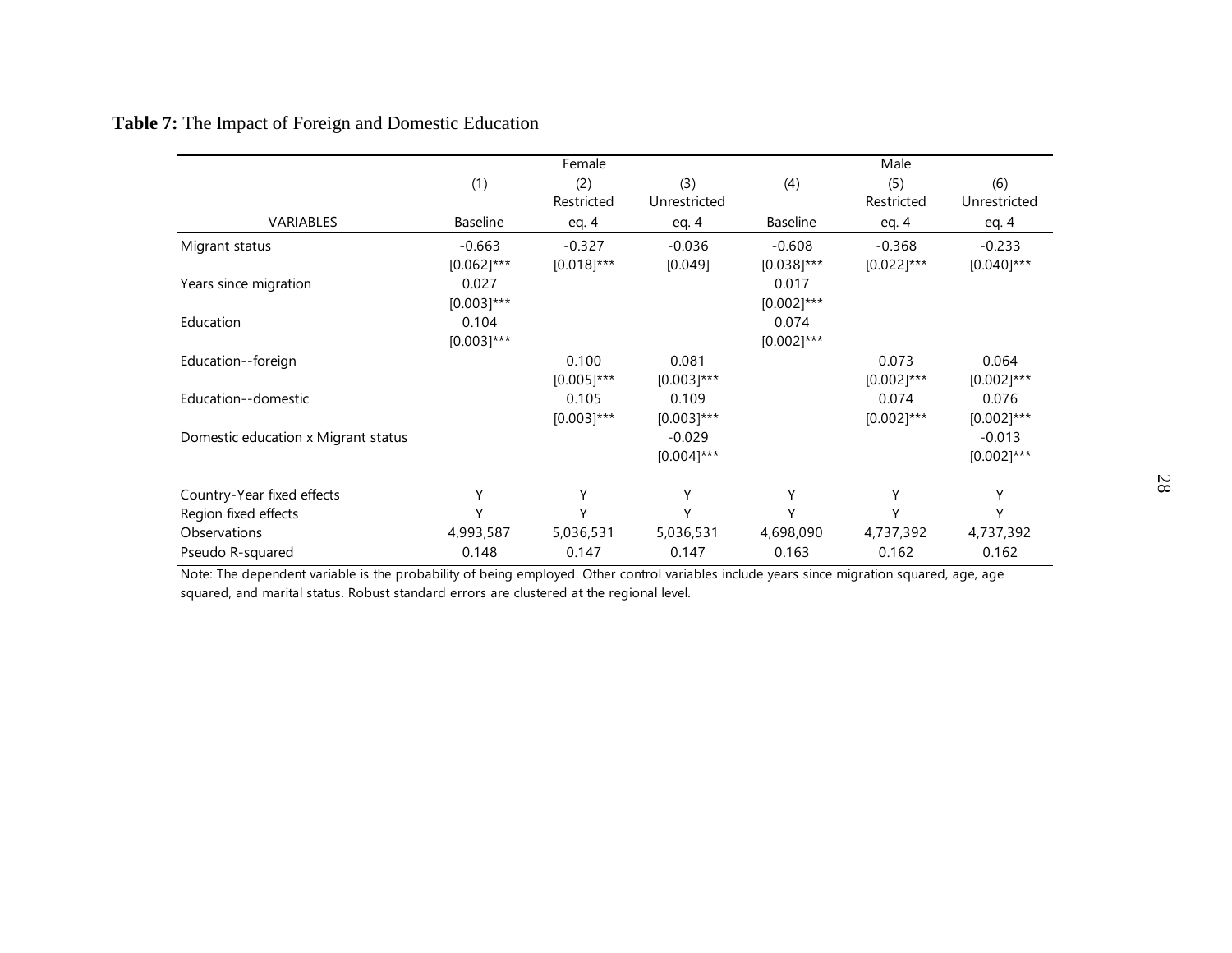|                                   | Female          |                     |                 | Male                |
|-----------------------------------|-----------------|---------------------|-----------------|---------------------|
|                                   | (1)             | (2)                 | (3)             | (4)                 |
| VARIABLES                         | <b>Baseline</b> | With cohort effects | <b>Baseline</b> | With cohort effects |
| Migrant status                    | $-0.663$        |                     | $-0.608$        |                     |
|                                   | $[0.062]$ ***   |                     | $[0.038]$ ***   |                     |
| Years since migration             | 0.027           | 0.026               | 0.017           | 0.017               |
|                                   | $[0.003]$ ***   | $[0.003]$ ***       | $[0.002]$ ***   | $[0.004]$ ***       |
| Years since migration squared/100 | $-0.032$        | $-0.042$            | $-0.014$        | $-0.024$            |
|                                   | $[0.004]$ ***   | $[0.006]$ ***       | $[0.003]$ ***   | $[0.006]$ ***       |
| Education                         | 0.104           | 0.105               | 0.074           | 0.074               |
|                                   | $[0.003]$ ***   | $[0.003]$ ***       | $[0.002]$ ***   | $[0.002]$ ***       |
| Age                               | 0.193           | 0.193               | 0.226           | 0.225               |
|                                   | $[0.005]$ ***   | $[0.005]$ ***       | $[0.005]$ ***   | $[0.005]$ ***       |
| Age squared                       | $-0.002$        | $-0.002$            | $-0.003$        | $-0.003$            |
|                                   | $[0.000]$ ***   | $[0.000]$ ***       | $[0.000]$ ***   | $[0.000]$ ***       |
| Being married                     | $-0.076$        | $-0.076$            | 0.481           | 0.481               |
|                                   | $[0.014]$ ***   | $[0.014]$ ***       | $[0.007]$ ***   | $[0.007]$ ***       |
| 1940s cohort                      |                 | $-0.311$            |                 | $-0.436$            |
|                                   |                 | $[0.155]$ **        |                 | $[0.057]$ ***       |
| 1950s cohort                      |                 | $-0.156$            |                 | $-0.246$            |
|                                   |                 | $[0.089]$ *         |                 | $[0.069]$ ***       |
| 1960s cohort                      |                 | $-0.333$            |                 | $-0.373$            |
|                                   |                 | $[0.069]$ ***       |                 | $[0.064]$ ***       |
| 1970s cohort                      |                 | $-0.547$            |                 | $-0.515$            |
|                                   |                 | $[0.054]$ ***       |                 | $[0.067]$ ***       |
| 1980s cohort                      |                 | $-0.590$            |                 | $-0.556$            |
|                                   |                 | $[0.038]$ ***       |                 | $[0.056]$ ***       |
| 1990s cohort                      |                 | $-0.604$            |                 | $-0.591$            |
|                                   |                 | $[0.042]$ ***       |                 | $[0.052]$ ***       |
| 2000s cohort                      |                 | $-0.642$            |                 | $-0.590$            |
|                                   |                 | $[0.065]$ ***       |                 | $[0.050]$ ***       |
| 2010s cohort                      |                 | $-0.958$            |                 | $-0.765$            |
|                                   |                 | $[0.068]$ ***       |                 | $[0.029]$ ***       |
| Country-Year fixed effects        | Y               | Υ                   | Υ               | Υ                   |
| Region fixed effects              | Y               | Y                   | Y               | Y                   |
| Observations                      | 4,993,587       | 4,993,587           | 4,698,090       | 4,698,090           |
| Pseudo R-squared                  | 0.148           | 0.148               | 0.163           | 0.163               |

# **Table A.1:** Cohort effects

Note: The dependent variable is the probability of being employed. Robust standard errors are clustered at the regional level.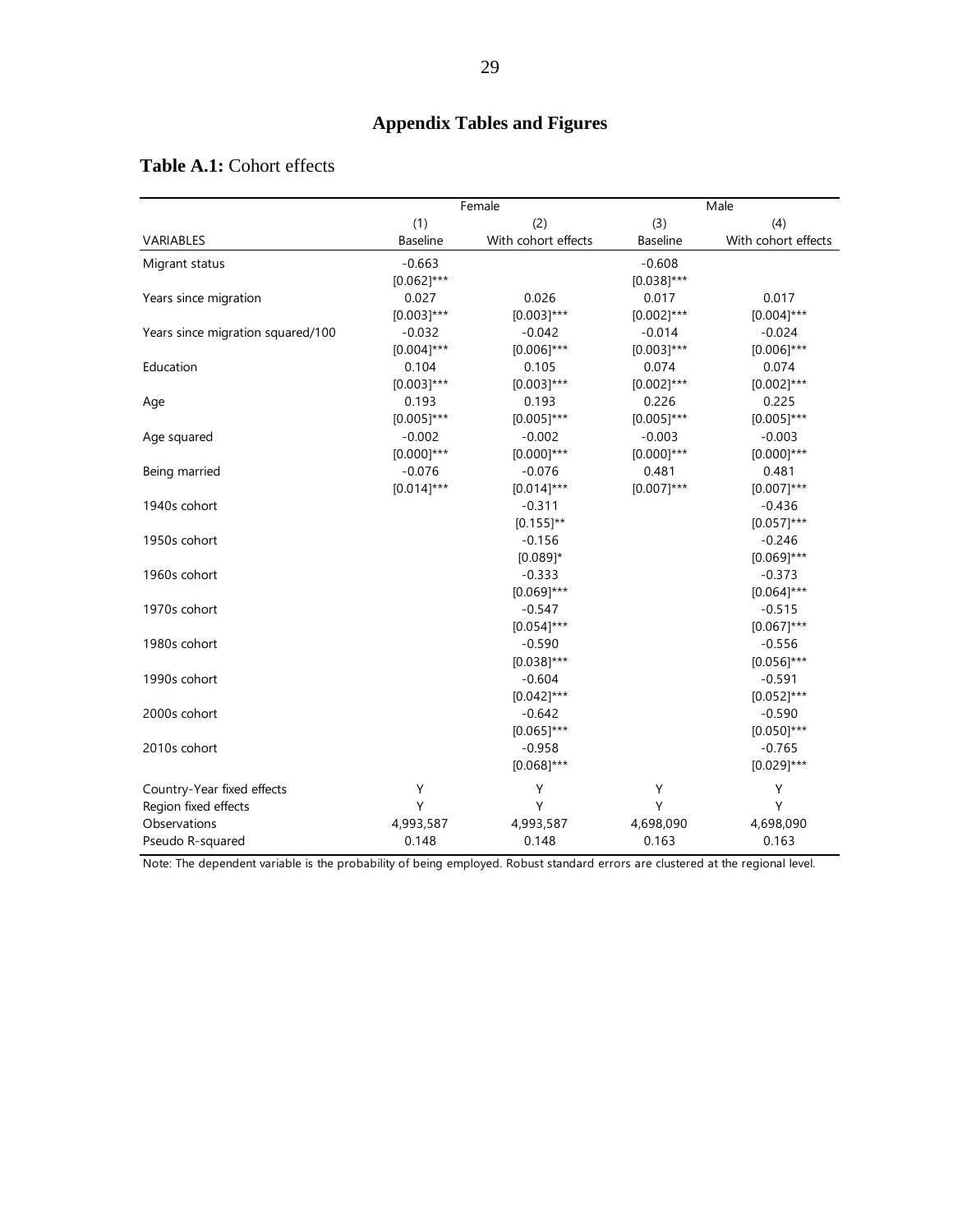**Table A.2:** Quality of employment

|                                   | Probability of having a full-time & permanent job |               |
|-----------------------------------|---------------------------------------------------|---------------|
|                                   | (1)                                               | (2)           |
| VARIABLES                         | Female                                            | Male          |
| Being immigrant                   | $-0.380$                                          | $-0.530$      |
|                                   | $[0.046]$ ***                                     | $[0.046]$ *** |
| Years since migration             | 0.019                                             | 0.015         |
|                                   | $[0.005]$ ***                                     | $[0.003]$ *** |
| Years since migration squared/100 | $-0.023$                                          | $-0.020$      |
|                                   | $[0.007]$ ***                                     | $[0.005]$ *** |
| Education                         | 0.084                                             | 0.045         |
|                                   | $[0.004]$ ***                                     | $[0.005]$ *** |
| Age                               | 0.119                                             | 0.160         |
|                                   | $[0.008]$ ***                                     | $[0.003]$ *** |
| Age squared                       | $-0.001$                                          | $-0.002$      |
|                                   | $[0.000]$ ***                                     | $[0.000]$ *** |
| Being married                     | $-0.234$                                          | 0.297         |
|                                   | $[0.021]$ ***                                     | $[0.005]$ *** |
| Country-Year fixed effects        | Y                                                 | Y             |
| Region fixed effects              | Υ                                                 | Υ             |
| Observations                      | 4,993,587                                         | 4,698,090     |
| Pseudo R-squared                  | 0.0988                                            | 0.0826        |

Note: The dependent variable is the probability of being employed. Robust standard errors are clustered at the regional level.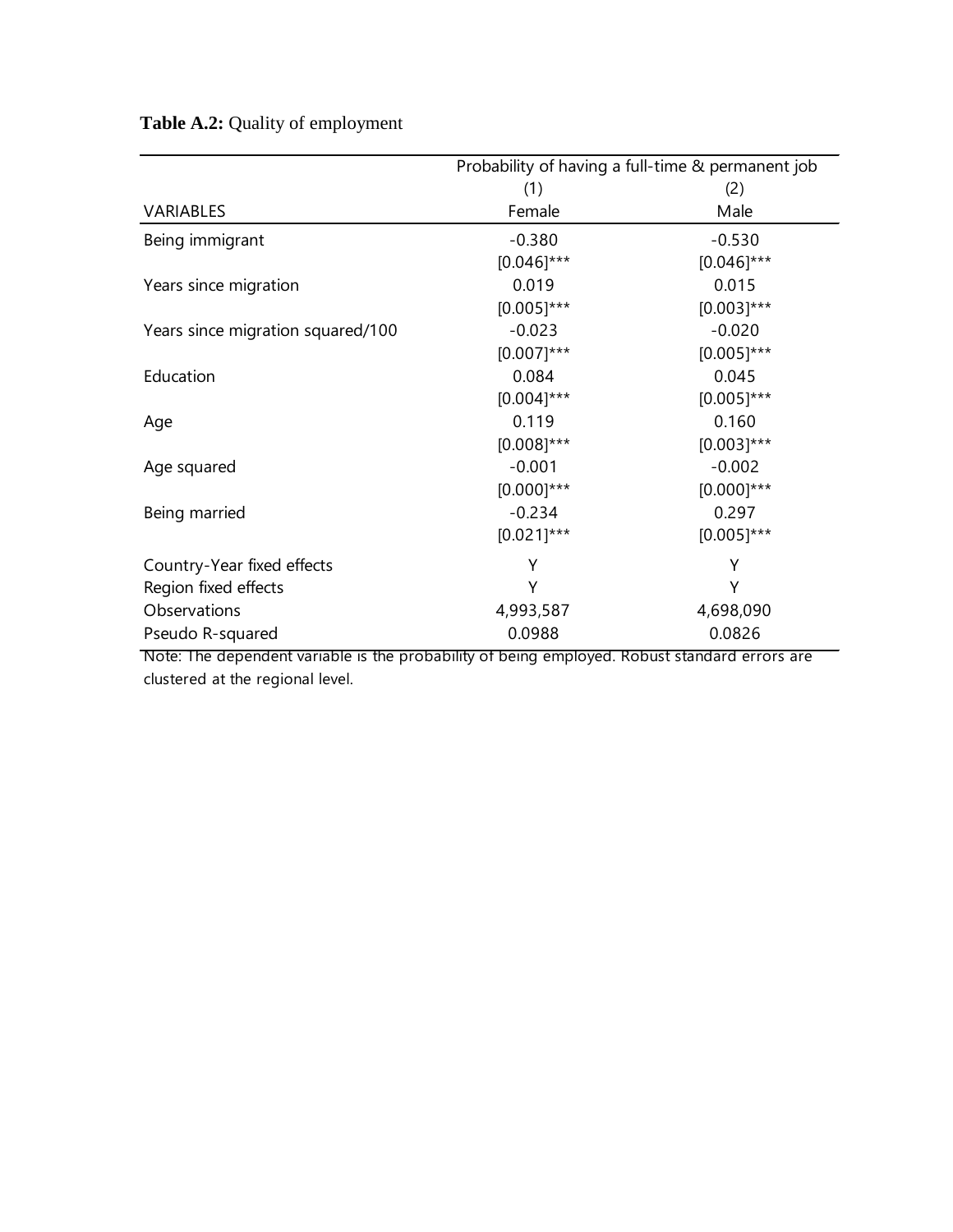

**Figure A.1**: Simulation of Employment Paths for Migrants from Individual Host Countries

Belgium

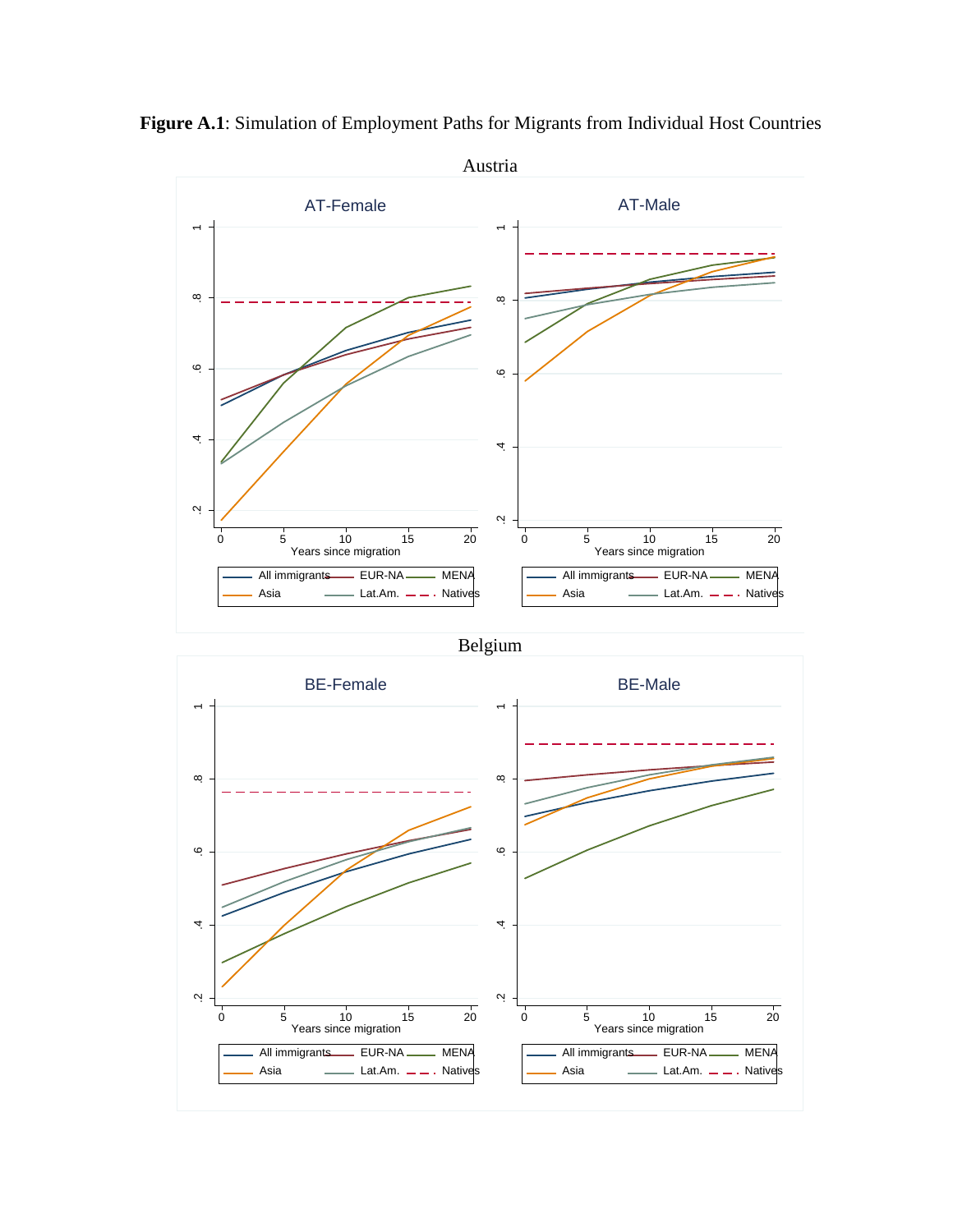

Spain

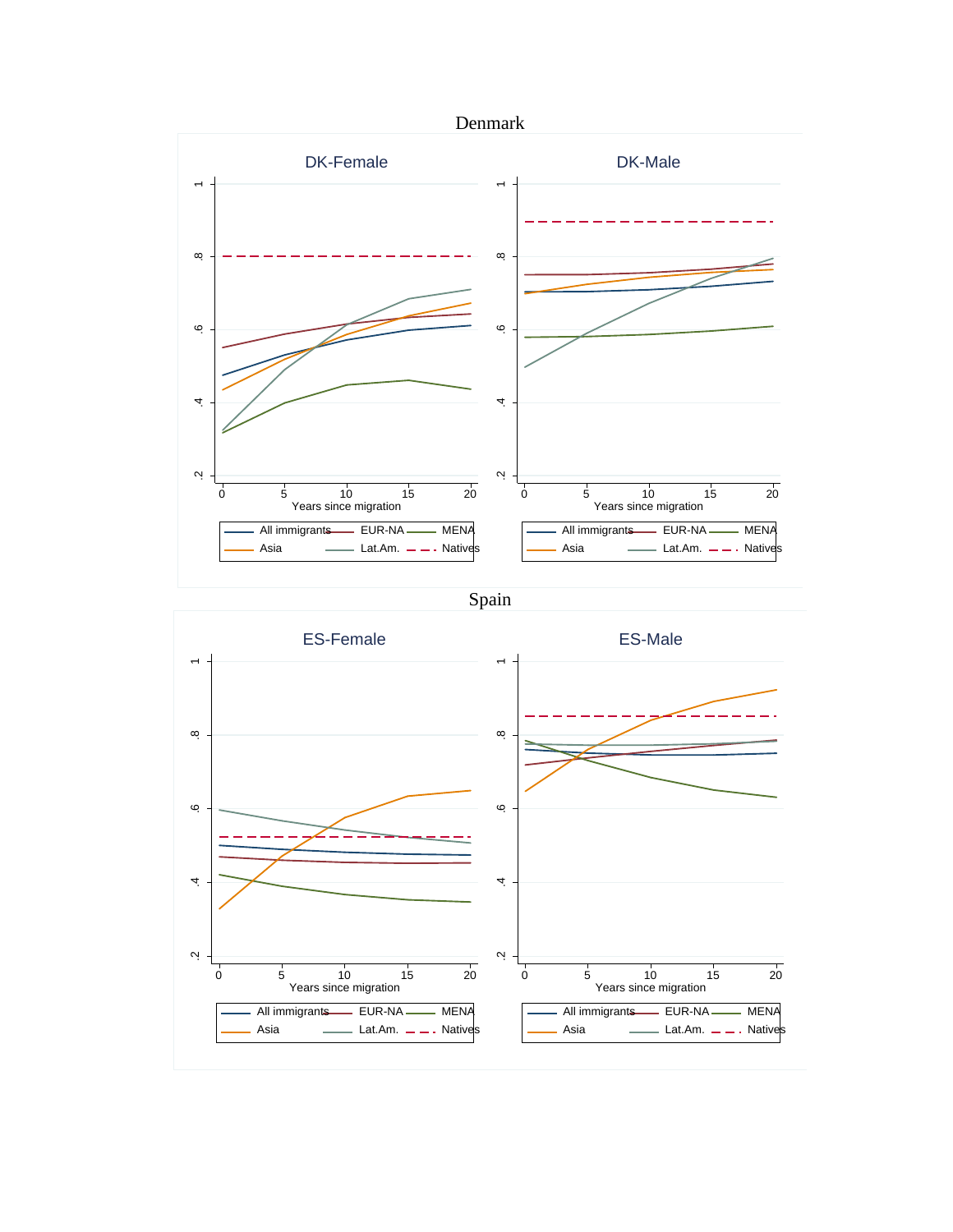

France

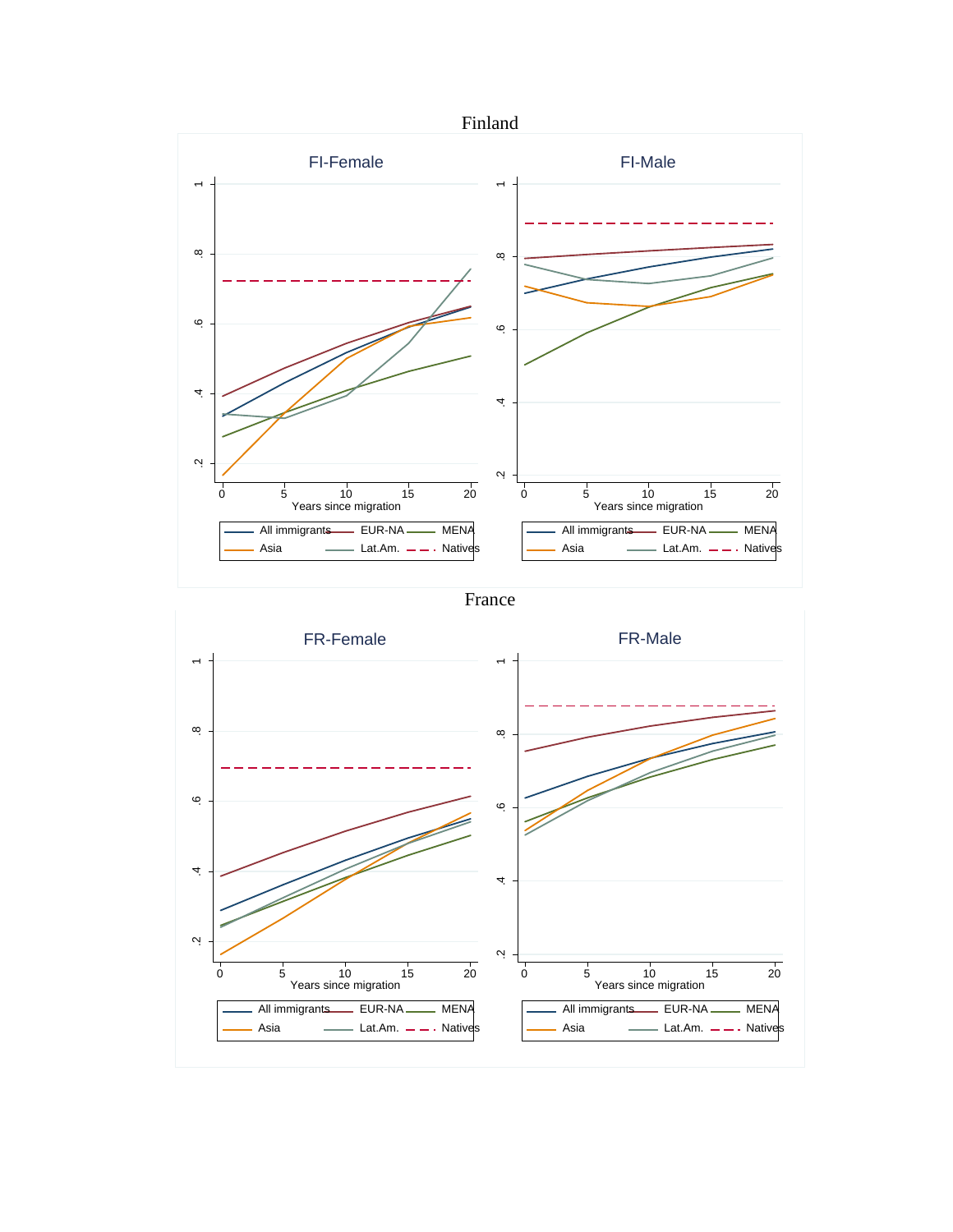



Italy

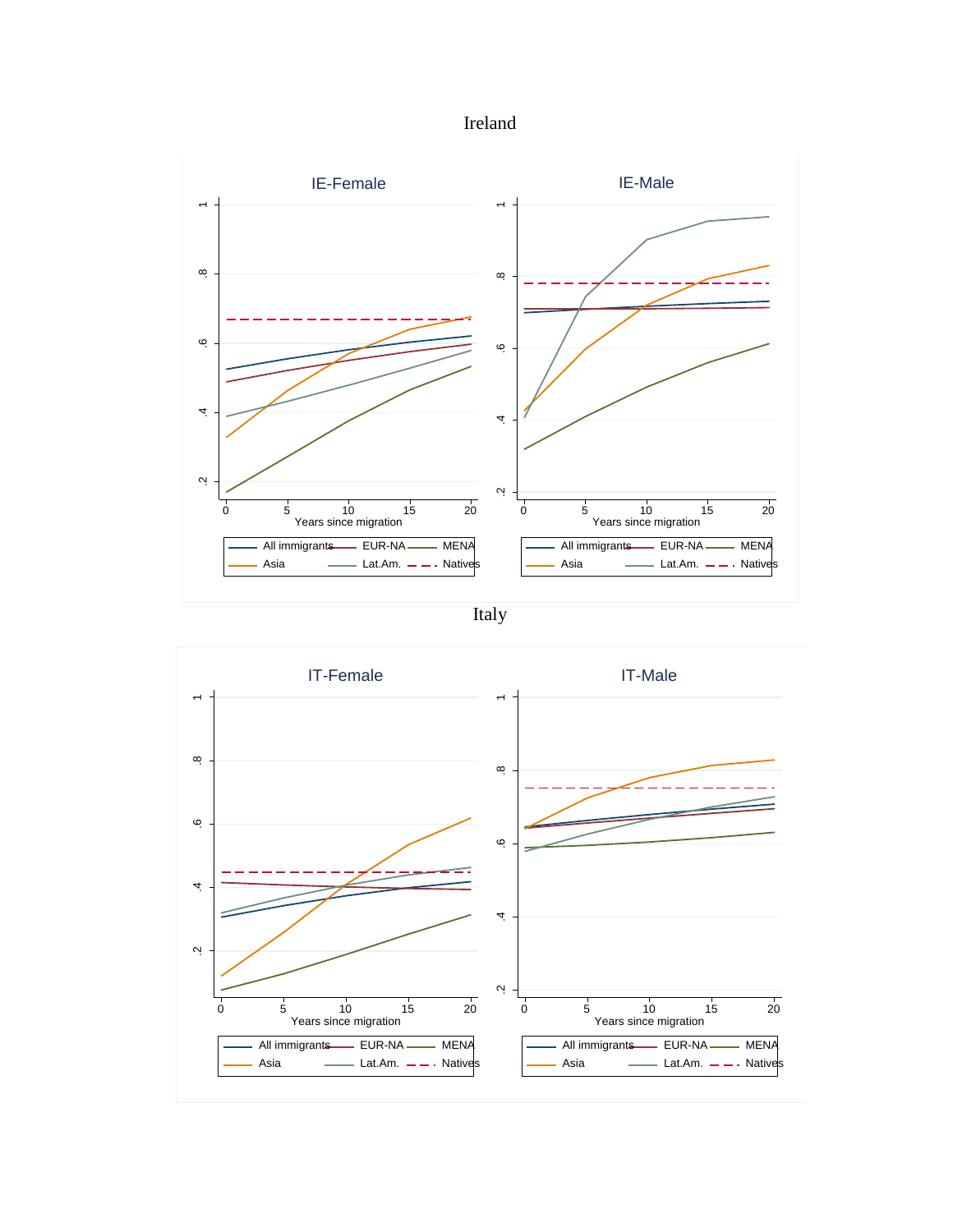



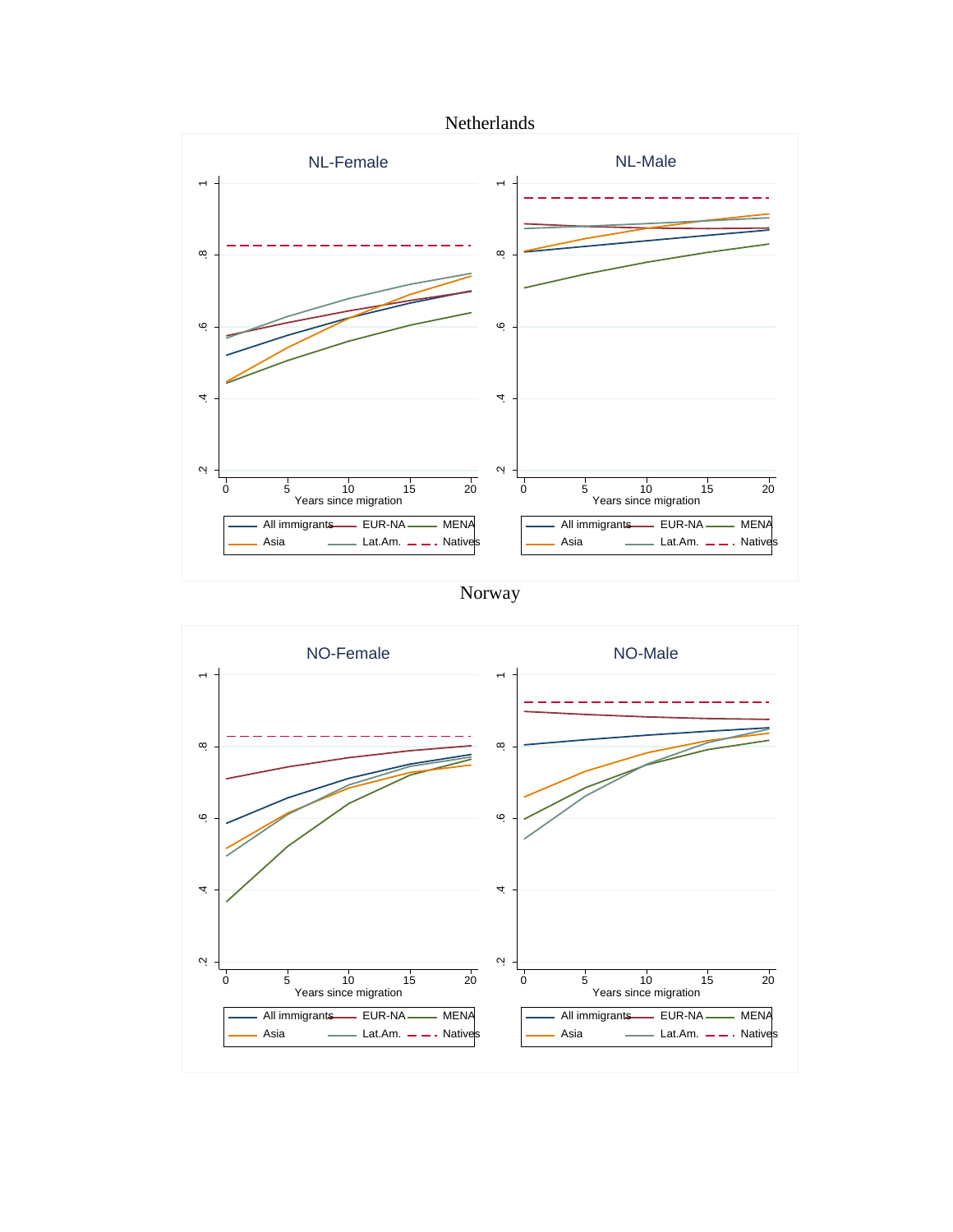

Sweden

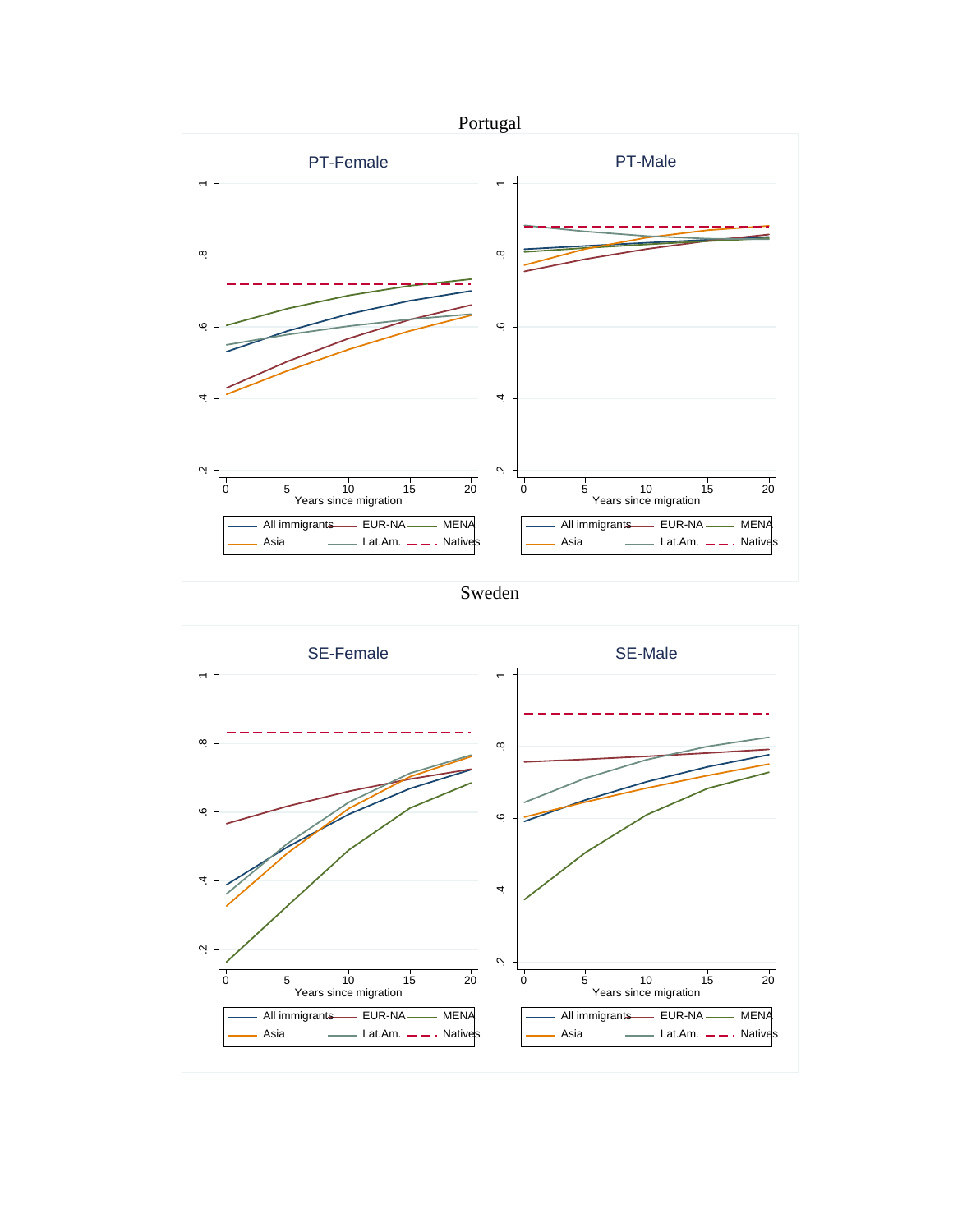United Kingdom

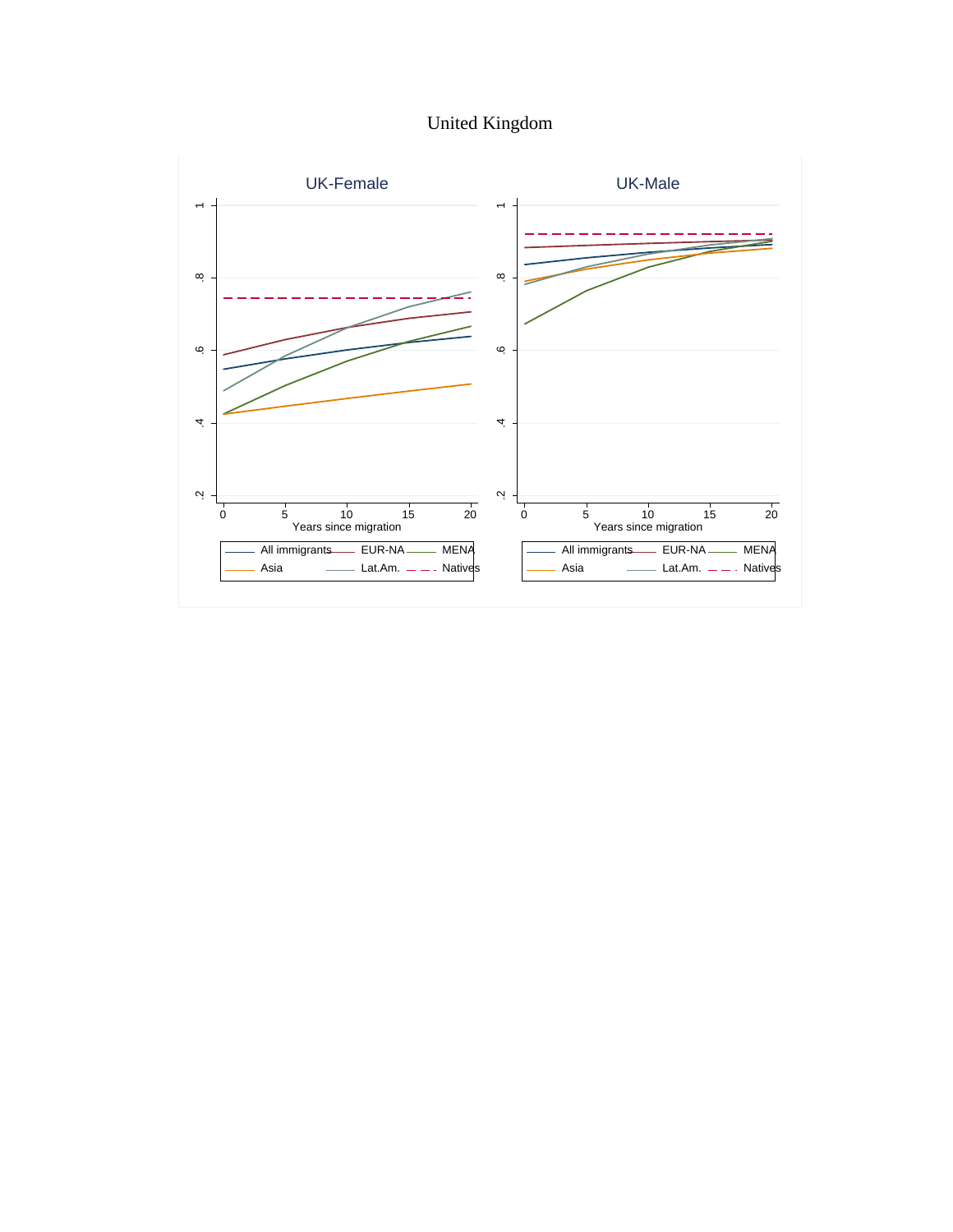



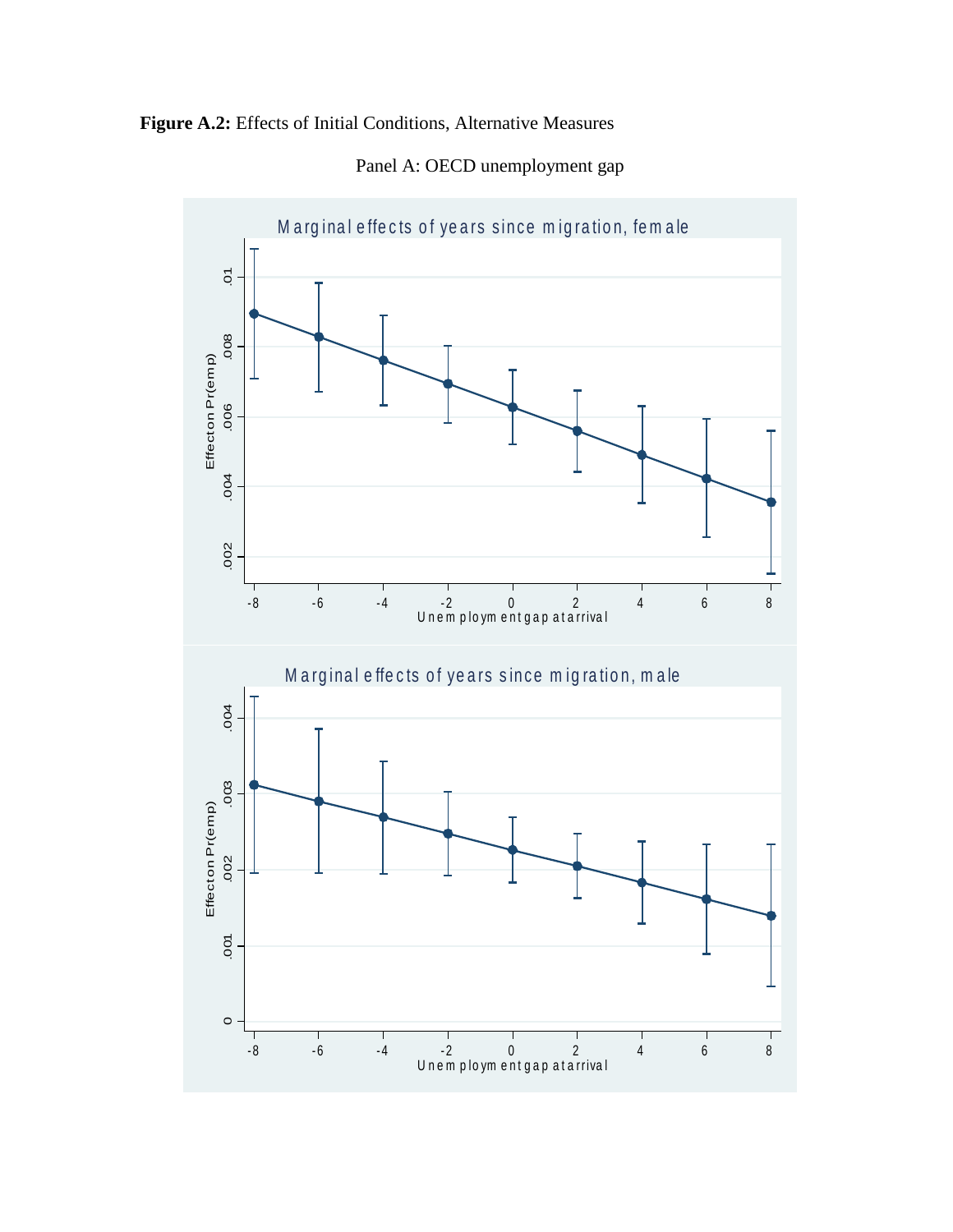Panel B: OECD output gap